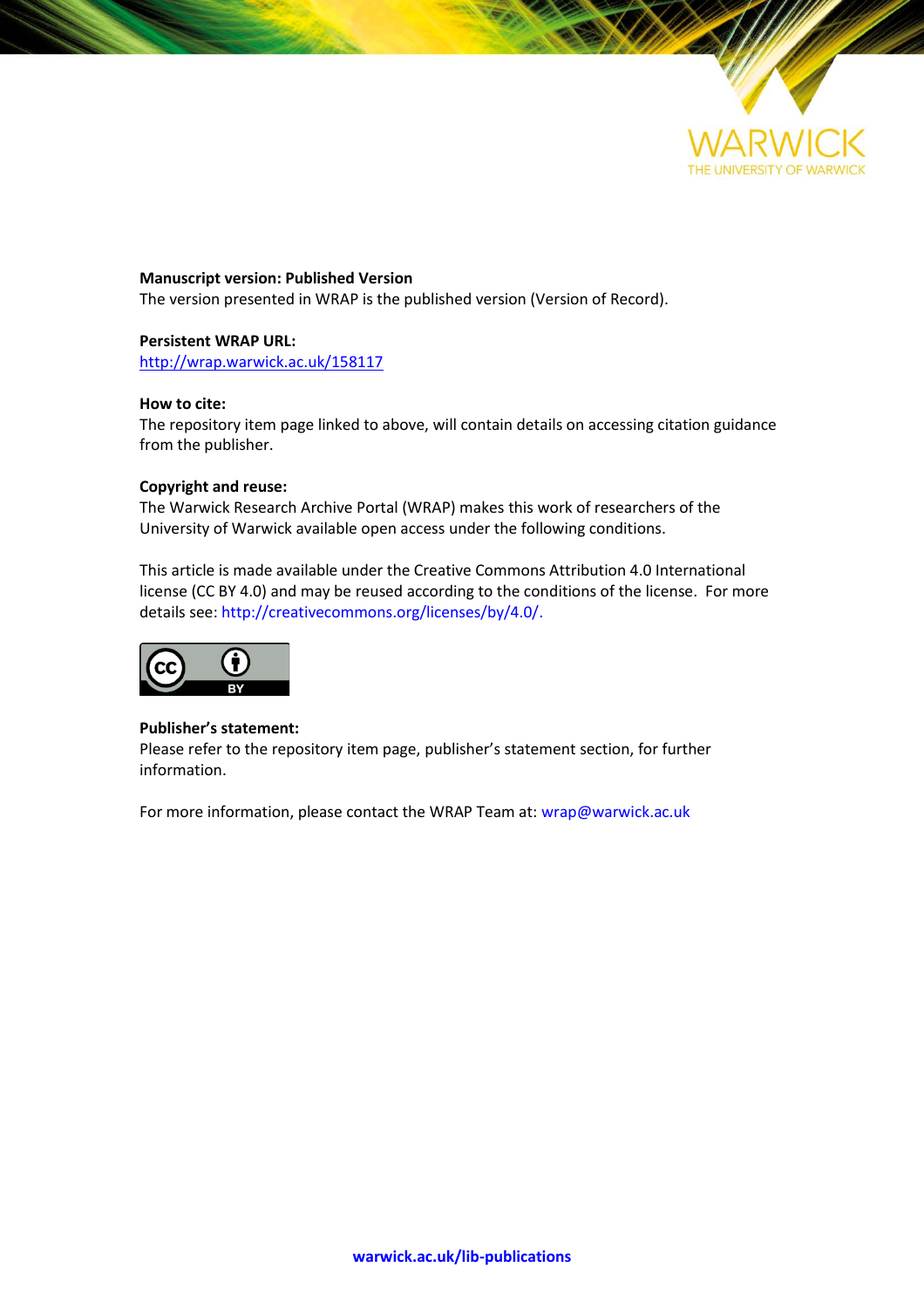# **The Tax Collection Capacity of Afghanistan: An Answer in the Light of Rampant Tax Evasion Practices**

**Kardan Journal of Law 1 (1) 144–169 ©2019 Kardan University Kardan Publications Kabul, Afghanistan DOI: 10.31841/KJL.2021.8** https://kardan.edu.af/Research/kardan\_jour nal\_of\_law.aspx

### **Lyla Abdul Latif**

#### **Abstract**

*Afghanistan has taken a number of measures to combat tax evasion, however, they have not led to strengthening tax compliance in the country. This is due to the prevalence of economic crimes and the weaknesses in the state's tax model. This article argues that these problems present the greatest hurdle in Afghanistan's quest towards a tax compliant society. By considering Kabul and Kandahar as its case study provinces, the article employs several methods to investigate tax evasion practices in the two provinces. In doing so, twelve indicators were developed as constructs to identify instances of tax evasion. The intention of this article is not to provide a comprehensive overview of estimates of every tax evasion component, nor of every tax evasion channel, but to specifically identify the common tax evasion practices in the two provinces. The findings suggest that as a result of the hierarchisation of the Afghan tribal society, the state co-opted tribal leaders and appointed them as local representatives, in charge of gathering taxes and duties from fellow tribesmen. This, the interviews revealed, has resulted in an obstacle for the state as the only sovereign with the monopoly to collect tax. Particularly in instances where the tribal leaders go far beyond their duty to collect tax and not remit it to the state. The resulting fragmented political structure that sits between local tribal leaders and state institutions have made it difficult for the Afghan government to get the local communities to remit taxes. Interviews with government officers, individuals and corporations in Kabul and Kandahar confirm that the rise of the underground economy due to poverty, warlord directives, contest between state and tribal leadership and insecurity has contributed to high incidences of smuggling, trade in narcotics, corruption, and money laundering. Political interference further prevents full disclosure on transactions and weak implementation of reporting standards.* 

**Keywords***: Afghanistan, Underground Economy, Tax Compliance, Tax Evasion, Political Interference, Regulation* 

**Ms. Lyla Abdul Latif***is Lawyer and Lecturer, University of Nairobi, School of Law, Kenya and Fellow at Cardiff School of Law and Politics, UK.*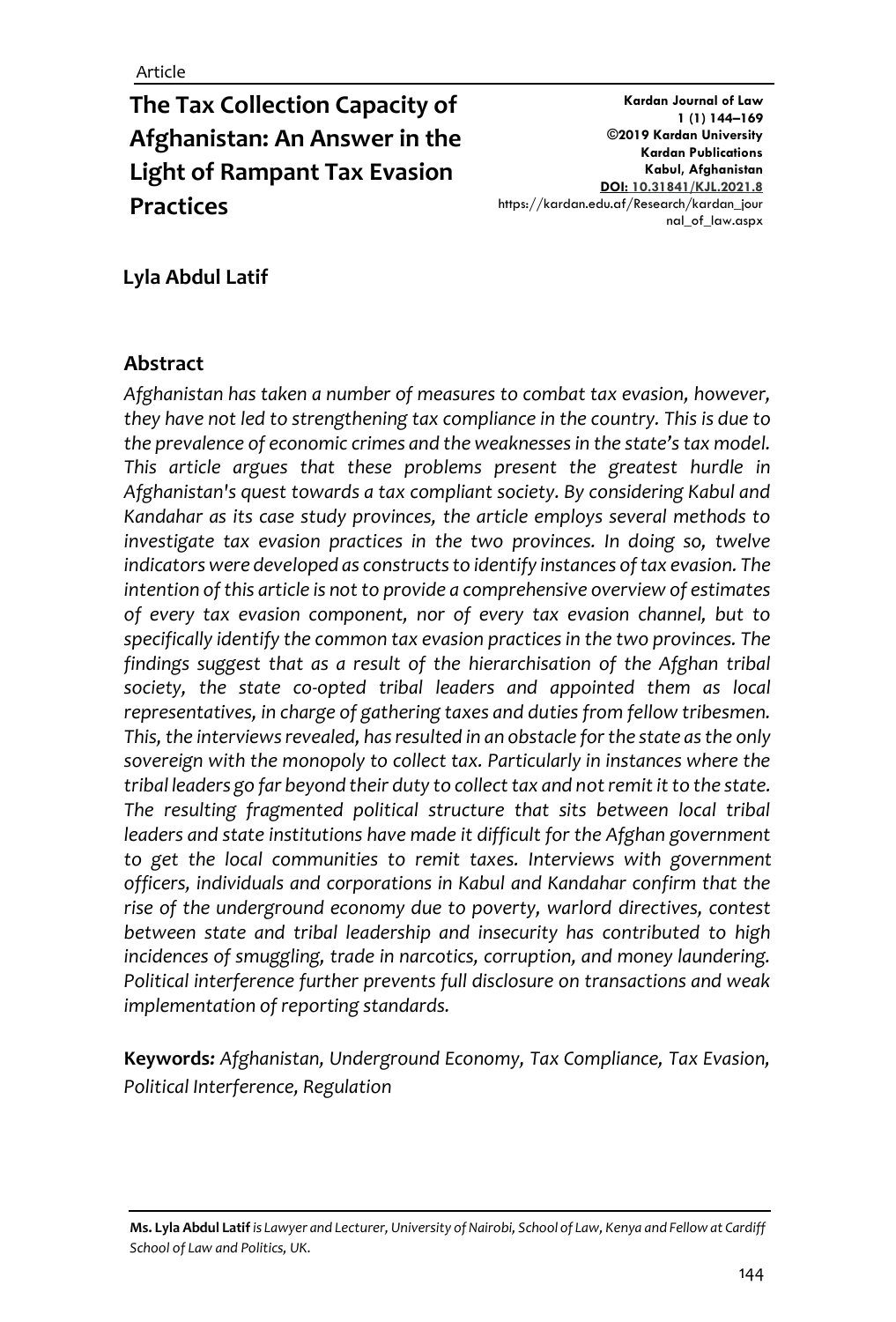### **Introduction**

*"Given the strictness of Taliban regarding implementation of their rules and regulations, I think they raise more money from tax collection than the Afghan government".*

### *Mohammddin, an Afghan.*

Afghanistan is an inward-looking society with a formal democracy and an elected president and parliament. Post conflict, the country depended almost entirely on foreign assistance for its security and the delivery of basic social services.<sup>1</sup> It continues to rely on foreign aid as the Afghan government works to mobilize domestic sources of revenue. The capacity of the state to collect taxes in order to sustain its public wage bill, pay for both its recurrent and development expenditure as well as to secure basic public services however, is affected by the many different dimensions of tax evasion prevalent in the country.

This arguably results out of the frequency of internal conflict that has led to increase in poverty and decline in per capita income, 2 low tax morale, the underground economy, and non-state actors' determination to challenge the state. $3$  The latter, in fact presents itself as the greatest barrier to tax compliance in Afghanistan. These factors combined with smuggling, corruption, trade in narcotics and rejection of the state model of governance and its tax architecture by the local Afghan tribal leaders has contributed to the decline of the Afghan economy and in turn, to tax leakages.

The interplay between economic development and taxation has long since been established through the works of various scholars, such as

<sup>1</sup> Alessandro Monsutti, "Anthropologizing Afghanistan: Colonial and Postcolonial Encounters," *The Annual Review of Anthropology* 42 (2013), 269-85 at 270.

<sup>&</sup>lt;sup>2</sup> World Bank, "The World Bank in Afghanistan; Overview". Available online at: [<https://www.worldbank.org/en/country/afghanistan/overview>](https://www.worldbank.org/en/country/afghanistan/overview) (Last accessed: 11.12.2019).

<sup>3</sup> James Putzel, "Why Development Actors Need a Better Definition of State Fragility," *Policy Directions*, Crisis States Research Centre (2010).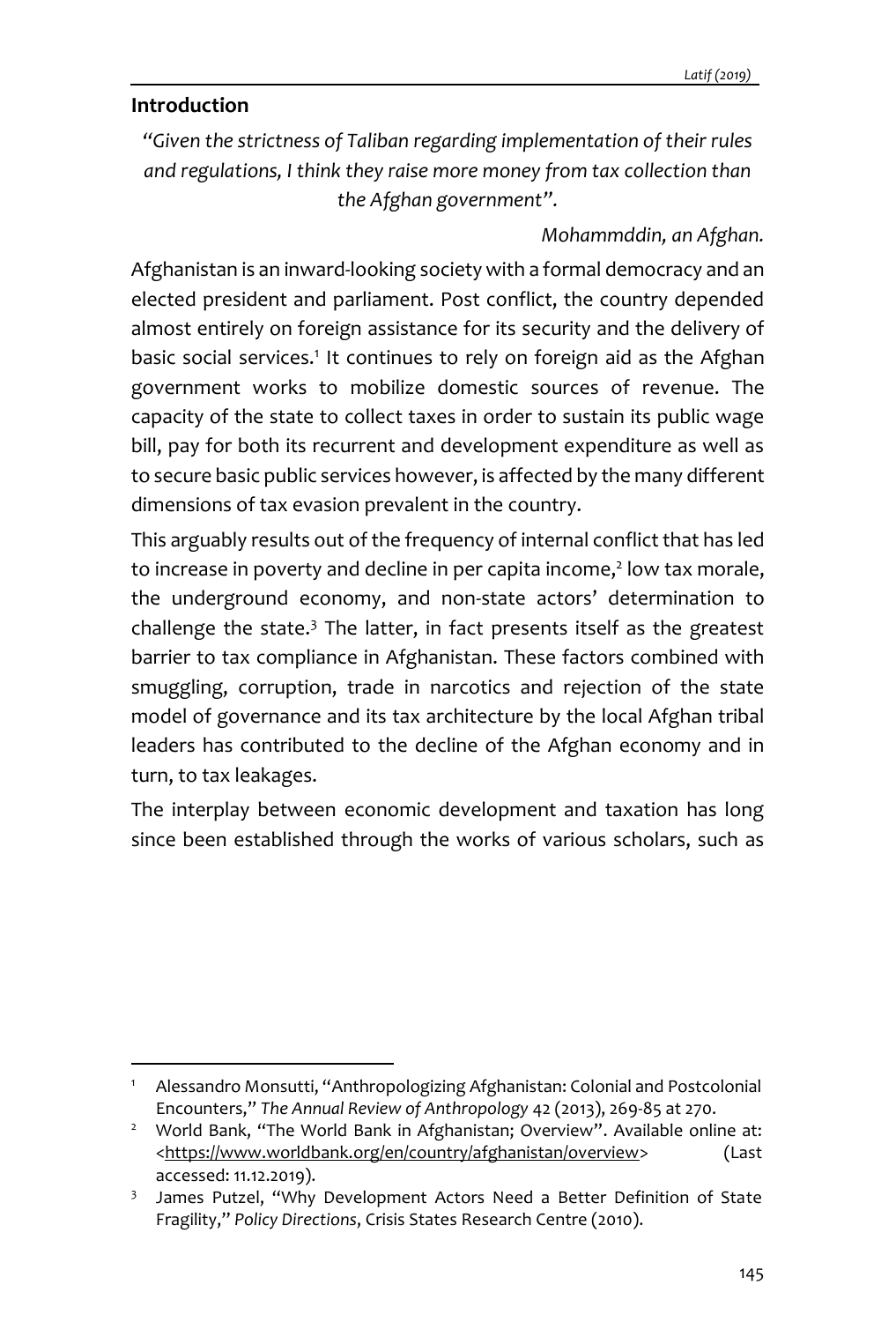Schumpeter,<sup>4</sup> Tilly,<sup>5</sup> Ormrod-Bonney,<sup>6</sup> Waris<sup>7</sup> and Latif.<sup>8</sup> These scholars have argued that taxes play a very important role in the economic development of a country. They believe that taxes support statesponsored welfare programs tailored towards improving citizens' living standards and in the distribution of wealth through the just allocation of resources.

Therefore, the process of tax collection has become one of the most powerful discourses and themes in politics, economics, law, sociology and development studies to determine the sign of life of the modern post conflict state. Relatedly, good fiscal administration has also become the paradigm that links the process of state-building with the capacity of rulers to collect tax.<sup>9</sup> Taxation, hence, is one of the few objective indices we have that measures the power, authority and legitimacy of the state to mobilise resources. 10

Taxation and tax reform, therefore, is central to state-building in Afghanistan for several reasons. First, due to conflict that persisted following 9/11, the state of Afghanistan could no longer sustain itself and thus sought for revenue externally in order to ensure sustainable funding for its social programmes, and for its public investments to promote economic development.

Second, taxation is the main nexus that binds state officials with citizens. Not only can taxation enhance government accountability, it also provides a focal point around which citizens can mobilise to support, resist, and even propose tax policies. In other words, taxation is as

<sup>4</sup> Joseph Schumpeter, 'The Crisis of the Tax State', *International Economic Papers*  4, 1918 (1954).

<sup>5</sup> Charles Tilly, *Coercion, Capital and European States: AD 990-1992* (Oxford: Blackwell, 1990).

<sup>6</sup> Ormrod, Mark and Margaret Bonney, *Crises, Revolutions and Self Sustained Growth: Essays in European Fiscal History,* 1130-1830 (Stamford: Shaun Tyas, 1999).

<sup>7</sup> Attiya Waris, *Tax and Development* (Nairobi: LawAfrica, 2013).

<sup>8</sup> Laila Abdul Latif, "Centralised Revenue Redistribution as a Potential Cause of Internal Conflict in Kenya," *Modern Africa: Politics, History and Society* 04:01, (2016), 91-105.

<sup>9</sup> Schumpeter 1918, 1954; Tilly, 1990; and Latif, 2016.

<sup>10</sup> Di John, "Taxation, Resource Mobilisation and State Performance" *Crisis States Working Papers Series* No. 2, Working Paper no. 84 (2010).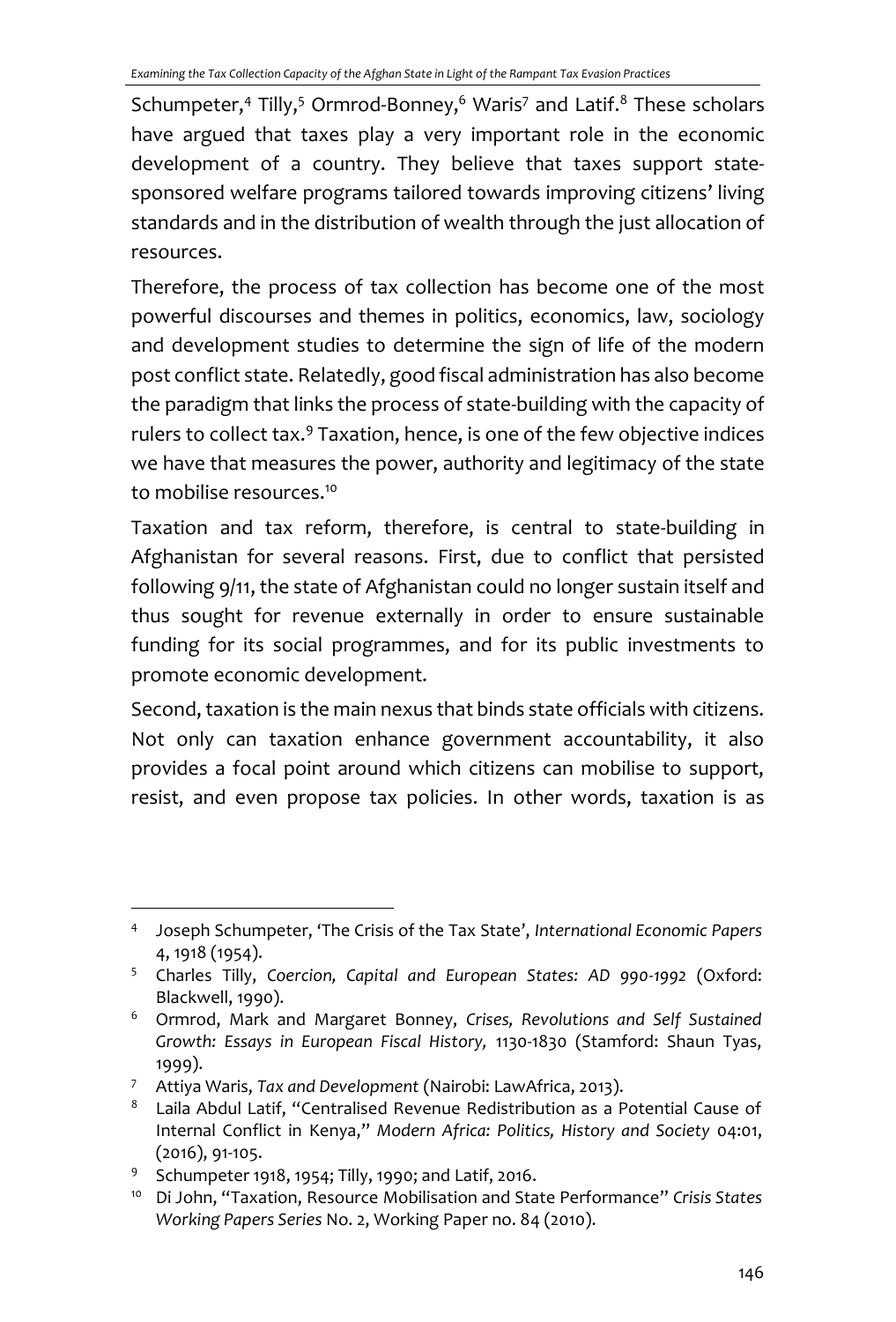constitutive of state formation<sup>11</sup> as it is of citizen participation in budget making and delivery of social services.

Third, taxation, particularly in the form of land and property taxes, customs and border collection can help increase the territorial reach of the Afghan state. The diversity of the tax base is a telling indicator of the ability of the Afghan state to engage with different sectors and regions and is indicative of the degree to which the state's authority permeates society.

Fourth, fiscal capacities are needed to build a legitimate state.<sup>12</sup> Strong institutions and competent revenue authorities are therefore needed in order to ensure effective tax assessment and collection. Accordingly, tax legitimacy is critical to the existence of the post conflict Afghan state as it is the source of its support, it assists in state building and it promotes sovereignty and independence by reducing reliance on foreign aid.<sup>13</sup>

Regrettably, however, in post conflict states, citizens of all classes have sought to avoid paying taxes and state fees, $14$  decreasing the state's extractive capacity. It is therefore crucial to examine the tax collection capacity of the Afghan state in light of the fact that tax evasion practices in Afghanistan are now rampant.

Broadly, the unwillingness to pay tax, the rise of the shadow economy during the wars, disdain towards regulation designed to curb market monopoly, the lack of loyalty towards public institutions and low tax morale have become the common factors associated with tax evasion in the present day Afghanistan. Further, a number of taxable activities remain untapped by the Afghan government as a result of high instances and dependency on cash and cash-based transactions that are difficult to track.<sup>15</sup> Also, the lack of a formal system of documentation of selfemployed persons and their activities has led to tax leakages. Almost all of the self-employed persons are involved in tax evasion and underground economic activities in Afghanistan.

 $11$  Schumpeter 1918, 1954, and Tilly, 1990.

<sup>12</sup> Waris, 2013.

<sup>13</sup> Philippe Nonet, and Philip Seznick, *Law and Society in Transition: Towards Responsive Law* (USA: Routledge, 2017).

<sup>14</sup> Bratton, Michael, Robert B. Mattes and Gyimah-Boadi, *Public opinion, democracy and market reform in Africa* (UK: Cambridge University Press, 2005).

<sup>&</sup>lt;sup>15</sup> Interviews with government officers and private sector companies in Kabul and Kandahar. Interview transcripts on file with author.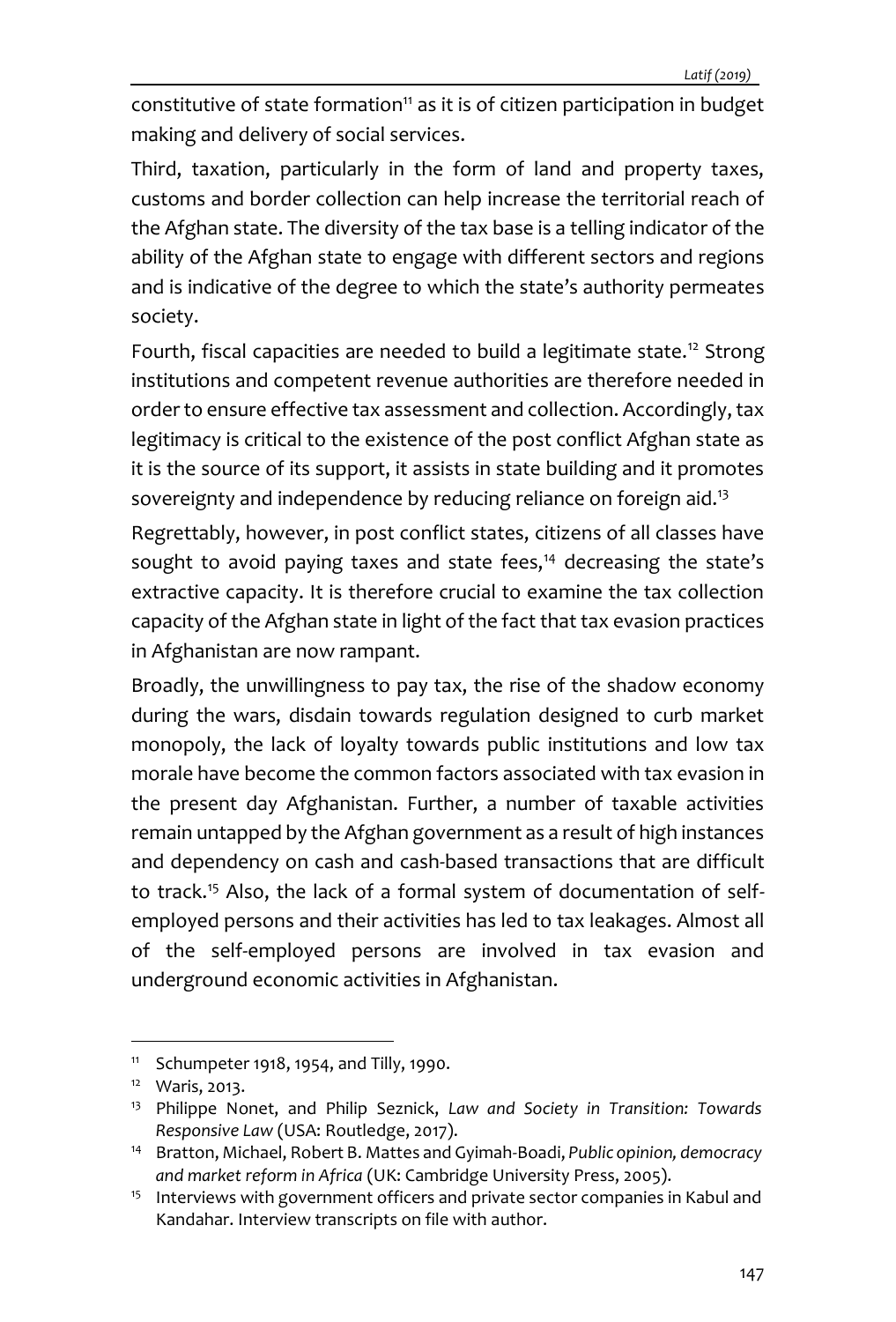These facts have not only been confirmed by previous empirical studies carried out by Maimbo,<sup>16</sup> UNODC,<sup>17</sup> the Special Inspector General for Afghanistan Reconstruction,<sup>18</sup> Rosenberg,<sup>19</sup> Integrity Watch Afghanistan<sup>20</sup> and Rai,<sup>21</sup> but also by the interviews carried out by the author.

## **2. The Method of Inquiry and Structure**

This article provides an overview of the different tax evasion practices prevalent in two out of 34 provinces in Afghanistan. It does not intend to generalize the findings as applicable across the entire country due to its limited sample size.

The aim was to identify the common and precise tax evasion practices in Kabul and Kandahar so as to present credible data that can then inform effective policy and legal changes to curb those tax evasion practices. Several methods have been used to investigate tax evasion in Kabul and Kandahar.

The primary sources of information were obtained through textual analysis of cases, reports and laws alongside extensive desk-based literature review. This was followed by a qualitative analysis of data that was collected through 30 interviews with Civil Society Organizations (CSOs), Non-Governmental Organizations (NGOs), government officials,

<sup>20</sup> Integrity Watch Afghanistan, *"Extractives for Sustainable Development"* (2015). Available online at: [<https://iwaweb.org/wp-content/uploads/2015/09/Policy-Brief-Extractives-](https://iwaweb.org/wp-content/uploads/2015/09/Policy-Brief-Extractives-forsustainable-development-in-Afghanistan.pdf)

<sup>&</sup>lt;sup>16</sup> Samuel Munzele Maimbo, "The Money Exchange Dealers of Kabul: A Study of the Hawala System in Afghanistan" *World Bank Working Paper* No. 13 (2003), 4. Available online at: [<http://documents.worldbank.org/curated/en/335241467990983523/pdf/26972](http://documents.worldbank.org/curated/en/335241467990983523/pdf/269720PAPER0Money0exchange0dealers.pdf)

[<sup>0</sup>PAPER0Money0exchange0dealers.pdf>](http://documents.worldbank.org/curated/en/335241467990983523/pdf/269720PAPER0Money0exchange0dealers.pdf) (Last accessed: 11.12.2019)

<sup>&</sup>lt;sup>17</sup> UNODC, "Financial Flows linked to the Illicit Production and Trafficking of Afghan Opiates" *The Orange Paper* (2008).

<sup>&</sup>lt;sup>18</sup> SIGAR, "Quarterly Report to the United States Congress" (2012). Available online at: [<https://www.sigar.mil/pdf/quarterlyreports/2012-10-30qr.pdf>](https://www.sigar.mil/pdf/quarterlyreports/2012-10-30qr.pdf) (Last accessed: 11.12.2019).

<sup>&</sup>lt;sup>19</sup> Matthew Rosenberg, "Afghan Government Faces Cash Crunch". Available online at: [<http://www.nytimes.com/2013/05/03/world/asia/afghan](http://www.nytimes.com/2013/05/03/world/asia/afghan-government-faces-cash-crunch-imf-says.html)[government-faces-cash-crunch-imf-says.html>](http://www.nytimes.com/2013/05/03/world/asia/afghan-government-faces-cash-crunch-imf-says.html) (Last accessed: 11.12.2019).

[forsustainable-development-in-Afghanistan.pdf>](https://iwaweb.org/wp-content/uploads/2015/09/Policy-Brief-Extractives-forsustainable-development-in-Afghanistan.pdf) (Last accessed: 11.12.2019).

<sup>&</sup>lt;sup>21</sup> Sakshi Rai, "Illicit Financial Flows: Perspectives from Developing Asian Countries" *Centre for Budget and Governance Accountability, Policy Brief* (2017). Available online at: [<http://www.cbgaindia.org/wp](http://www.cbgaindia.org/wp-content/uploads/2017/06/ILLICIT-FINANCIAL-FLOWS-PERSPECTIVES.pdf)[content/uploads/2017/06/ILLICIT-FINANCIAL-FLOWS-PERSPECTIVES.pdf>](http://www.cbgaindia.org/wp-content/uploads/2017/06/ILLICIT-FINANCIAL-FLOWS-PERSPECTIVES.pdf) (Last accessed: 11.12.2019).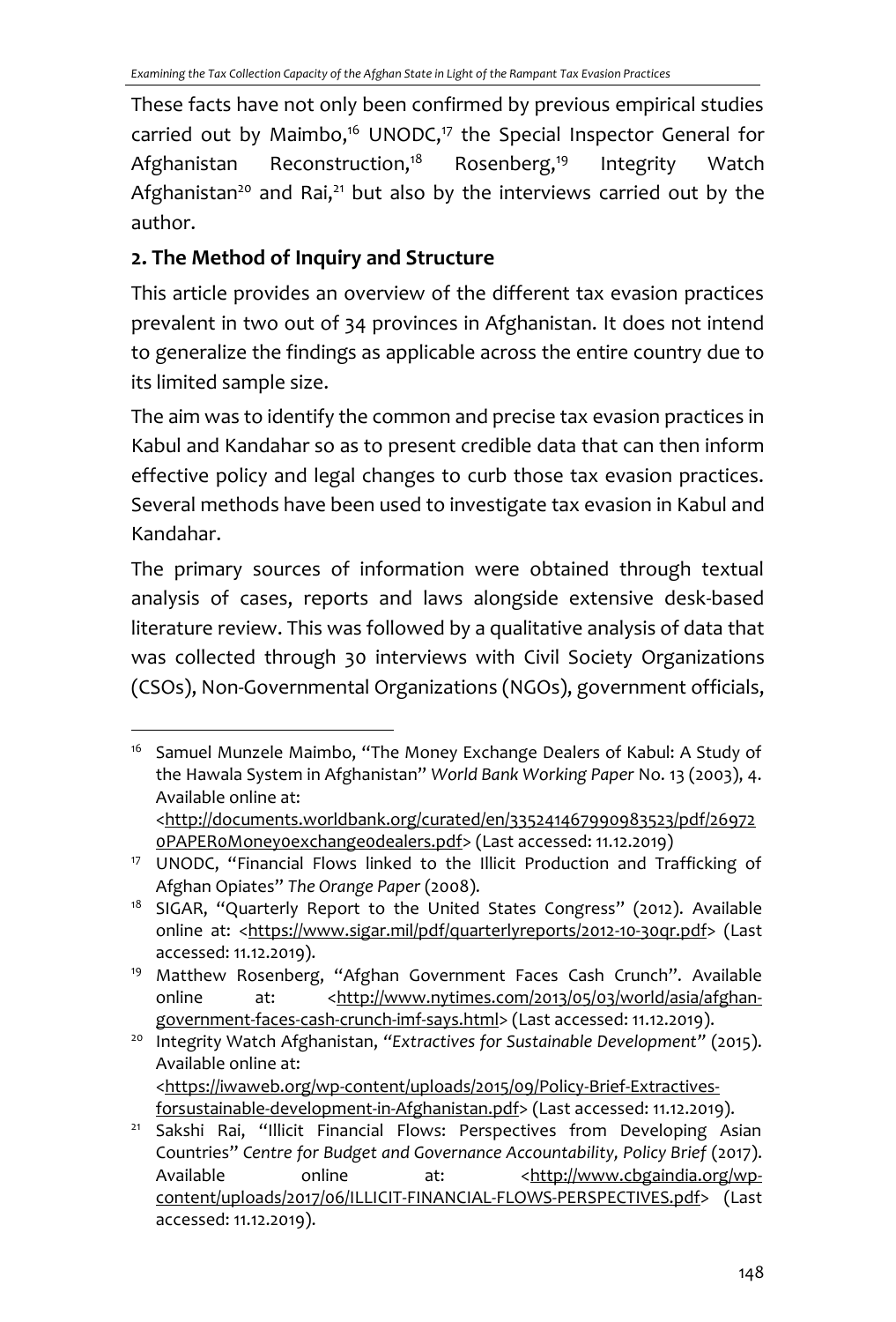journalists and community leaders to understand Afghanistan's tax structure and the instances that give rise to the rampant tax evasion practices. The comparative approach was utilized in order to understand whether the evasion practices identified in one province were also a determinant in the other.

The tax evasion practices were defined in terms of twelve indicators that the author relied on to ask the research questions. The twelve indicators were defined in terms of (i) unreported transactions, (ii) lack of regulation, (iii) no thresholds on funds transfer, (iv) smuggling, (v) weak implementation of reporting standards, (vi) absence of information on ownership, (vii) trade in narcotics, (viii) corruption, (ix) insiders, (x) technology, (xi) money laundering and (xii) the underground economy as key determinants of tax evasion.

The limitation encountered was in the lack of available data or sources that provide an indication of an estimate of the tax revenue that is lost to the Afghan state because of tax evasion practices; by individuals and corporations. The importance of identifying the tax evasion practices will assist the Afghan government in tracking and stopping such evasion.

The intention of this article is not to provide a comprehensive overview of estimates of every tax evasion component, nor of every tax evasion channel, but to specifically identify the common tax evasion practices in the two provinces.

Accordingly, the article is structured as follows: it begins by presenting the available information on tax evasion in policy papers, reports, working papers, journal articles and books. It considers the information provided from interviews conducted with government sources, the civil society, journalists and international organisations. The article then describes both the domestic and international initiatives taken by the Afghan government in curbing tax evasion. It then concludes by pointing out the current recommendations made by various domestic and international bodies that have conducted research relating to tax evasion in Afghanistan.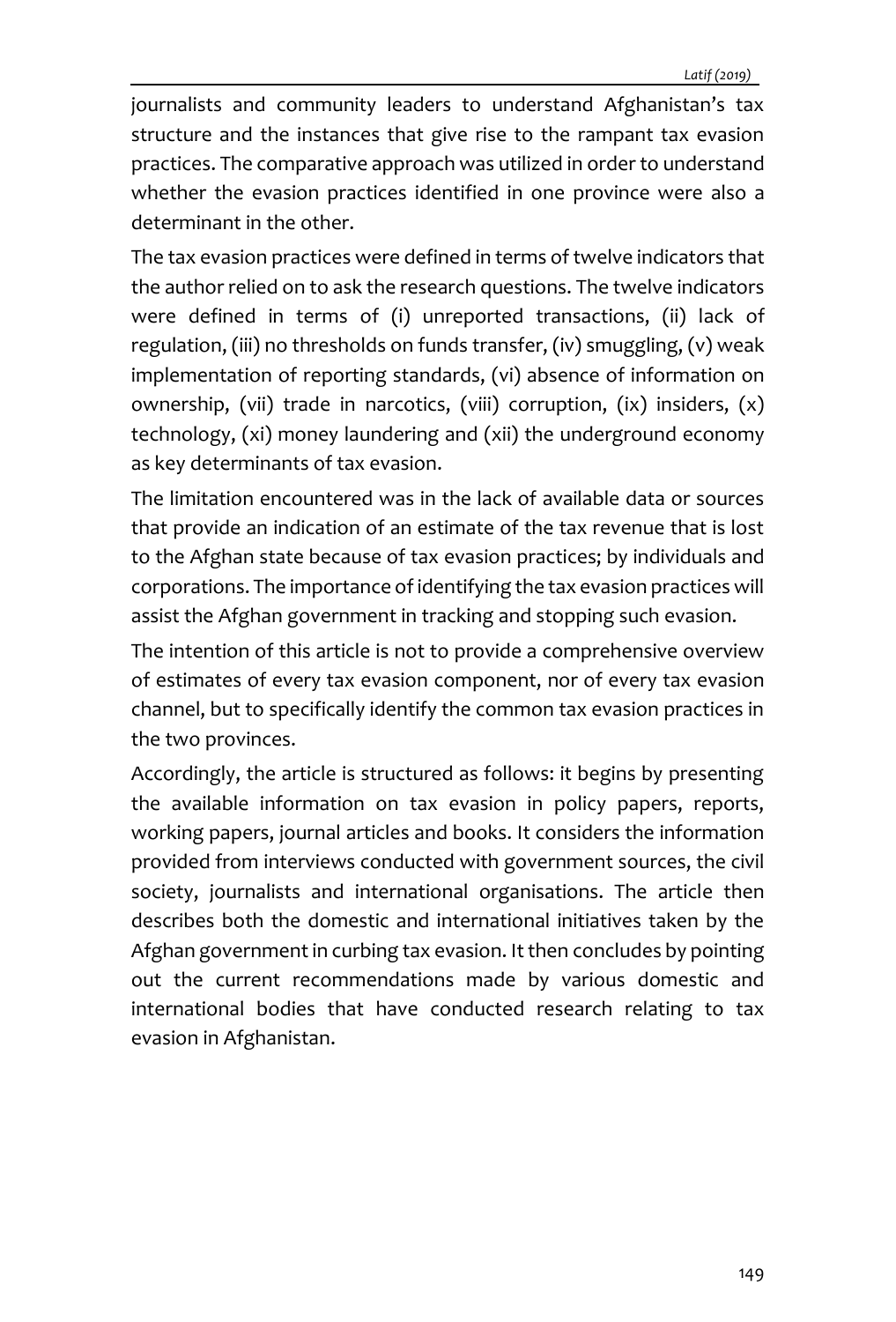### **3. Tax Evasion Practices in Afghanistan**

Goldscheid argued that the state, society and taxation are interconnected.<sup>22</sup> Such interconnectivity, explained Waris, is expressed in the tax bargain between the state and society that grants the state the fiscal legitimacy to collect and distribute tax.<sup>23</sup>

Arguably then, the Afghan taxpayer's morale is based on the confidence that they have in the governance of the post conflict Afghan state. This confidence can be assessed through a variety of ways in the evolving relationship between the state and society. At best, according to Backhaus, it is to be assessed through history.<sup>24</sup> Barfield explains that Afghanistan's history is defined by the historic relationship between the kinship-based solidarity of highlands and mountain range dwelling Afghans and the differentiated and hierarchical social organisations of the city life and urban civilization. <sup>25</sup> The Afghan state comprises of sedentary rural tribal Pashtun communities, and non-Pashtun groups (such as the Tajiks, Hazaras, Uzbeks and others).

The legitimization of tax, therefore, according to Mumford, can be seen through the culture of taxation prevalent in these groups, the method of collection, the ease, as well as the societal response to taxation.<sup>26</sup> In this regard, Giustozzi and Noor explain and clarify for us the position of tax in the Afghan society.<sup>27</sup>

According to them, as a result of the hierarchisation of the Afghan tribal society, the state co-opted tribal leaders and appointed them as local representatives, in charge of gathering taxes and duties from fellow tribesmen. This, the interviews revealed, has resulted in an obstacle for the state, as the only sovereign with the monopoly, to collect tax. Particularly in instances where the tribal leaders go far beyond their duty

<sup>&</sup>lt;sup>22</sup> Rudolf Goldscheid, "A sociological approach to problems of public finance", in R.A. Musgrave & A. T. Peacock (eds), *Classics in the Theory of Public Finance*. (London: Macmillan, 1962), 202-213.

<sup>&</sup>lt;sup>23</sup> Waris, 2013.

<sup>24</sup> Backhaus Jurgen, "Fiscal sociology – what for"? *American Journal of Economics and Sociology* 61:01 (2002), 55-77.

<sup>&</sup>lt;sup>25</sup> Jon W. Anderson, "Thomas Barfield, Afghanistan: A cultural and political history." Contemporary Islam 06:01 (2012), 95-97.

<sup>26</sup> Ann Mumford, *Taxing culture: Towards a Theory of Tax Collection Law* (Burlington, VT: Ashgate, 2001).

<sup>&</sup>lt;sup>27</sup> Antonio Giustozzi, and Noor Ullah, "Tribes and Warlords in Southern Afghanistan, 1980-2005" *LSE: Crisis States Research Centre* (2006).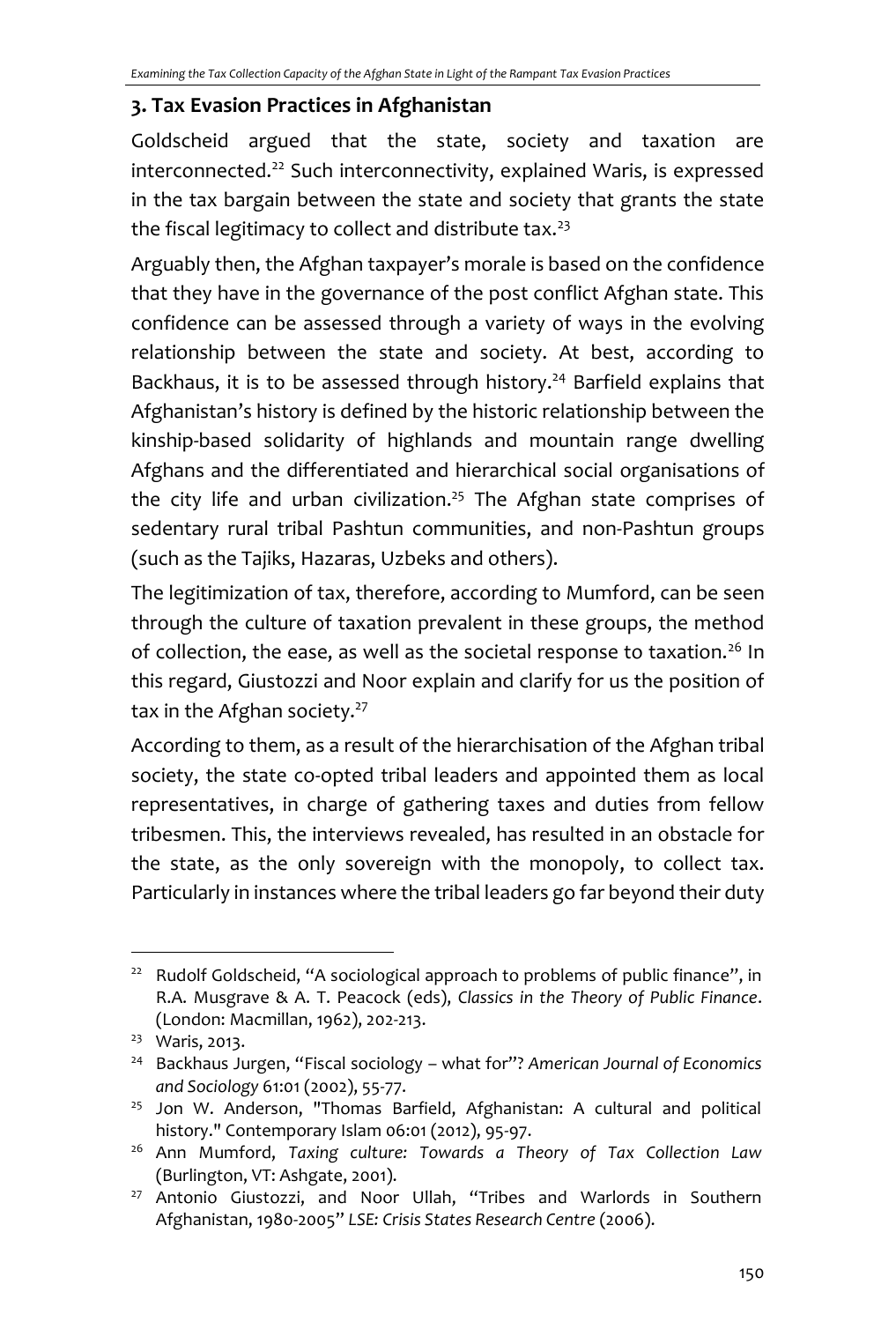to collect tax and not remit it to the state. The resulting fragmented political structure that sits between local tribal leaders and state institutions has made it difficult for the Afghan government to get the local communities to remit taxes.<sup>28</sup>

Interviews with government officers, individuals and corporations in Kabul and Kandahar confirm that the rise of the underground economy, due to poverty, warlord directives, contest between state and tribal leadership and insecurity, has contributed to high incidences of smuggling, trade in narcotics, corruption, and money laundering. Political interference further prevents full disclosure on transactions and weak implementation of reporting standards.

The next sections reveal more information on these indicators and show how they have become entrenched tax evasion practices in Kabul and Kandahar.

### **3.1. Unreported Transactions**

Interviews indicate a consensus that accurate estimates on the volume of illegal finance in Afghanistan have not been provided by any relevant governmental authority or other competent agencies. A key reason cited by an interviewee for the lack of such data is the very nature of illegal money: they are *unreported*, making it extremely difficult to measure. That said, according to the Ministry of Finance (MoF), of all the financial flows in Afghanistan, only about 35% are legitimate. As such, approximately 65% of the funds are illegally earned, transferred, or utilized. Gray and Adbi report that this 65% includes illegal money linked to money laundering, tax evasion, corruption/bribery, and lost customs revenues.<sup>29</sup>

The Global Financial Index (GFI) reports that Afghanistan's cumulative illegal outflows from 2003‐2012 was USD 2.22 billion, with an average annual illegal outflow of USD 222 million per year.<sup>30</sup> However, these figures are very conservative because GFI assigned a value of zero to Afghanistan's annual illegal outflows from 2007 to 2012. On the contrary,

<sup>28</sup> Hasan Kakar, *Government and society in Afghanistan* (Austin: University of Texas Press, 1979), 73-5.

<sup>&</sup>lt;sup>29</sup> Timothy Gray, Ezatullah Adib, "Curbing illicit financial flows in Afghanistan Kabul", *Integrity Watch Afghanistan* (2015).

<sup>&</sup>lt;sup>30</sup> Global Financial Integrity, "Anonymous Companies" (2015). Available online at: <http://www.gfintegrity.org/issue/anonymous-companies> (Last accessed: 11.12.2019).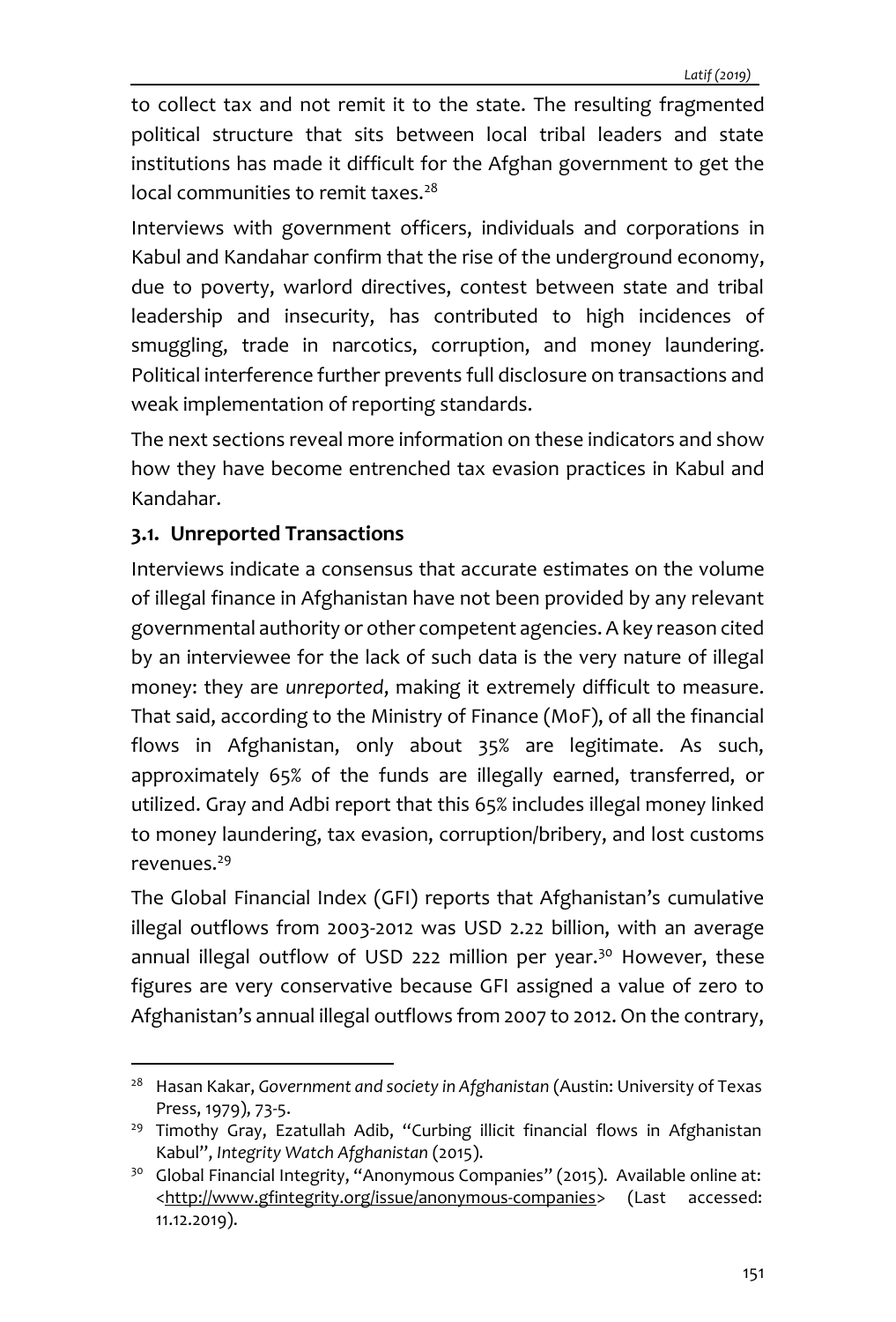Integrity Watch Afghanistan (IWA) reports that the USD 222 million estimate does not pick up movements of bulk cash, the mispricing of services, or many types of money laundering.<sup>31</sup>

Afghanistan's rising illegal money linked to increased opium production and drug trafficking are also not captured in GFI's estimate. As such, according to Gray and Adib, the total amount of illegal money from Afghanistan is likely significantly higher than GFI's estimate of USD 222 million per year.<sup>32</sup>

The Special Inspector General for Afghanistan Reconstruction (SIGAR) in 2012 reported that in terms of bulk cash movement, USD 4.5 billion was taken out of the Hamid Karzai International Airport (HKIA) in 2011 alone.<sup>33</sup> While large cash movements are typical in Afghanistan, given the country's cash‐based economy, these bulk cash flows raise the risk of money laundering and bulk cash smuggling—tools often used to finance terrorist, narcotics, and other illicit operations.

Similarly, in 2019 SIGAR reported the prevalence of fraudulent and falsified receipts showing inflated prices on a disproportionate number of subcontracts submitted by Hikmatullah Shadman, a young Afghan who operated several companies, for payment for delivery of fuel that was never delivered to the US military units but was in fact sold on Kandahar's black market.<sup>34</sup> The payment of kickbacks in cash to facilitate the award of the fuel delivery subcontracts was also uncovered by SIGAR reinforcing the view that unreported bulk cash flows continue to flow within the Afghan economy.<sup>35</sup>

# **3.2. Lack of Regulation**

A major challenge to disrupting the movement of illegal money in Kabul and Kandahar is the lack of regulation or control of the informal financial sector (*hawala*) which controls the vast majority (estimated at 90%) of financial flows within Afghanistan and transfers to foreign countries. This has also been previously confirmed by Rai.<sup>36</sup>

<sup>31</sup> Integrity Watch Afghanistan (2015).

 $32$  Gray and Adib, 2015.

<sup>33</sup> SIGAR (2012).

<sup>&</sup>lt;sup>34</sup> SIGAR, "Quarterly Report to the United States Congress" (2019). Available online at: <https://www.sigar.mil/pdf/quarterlyreports/2019-04-30qr.pdf> (Last accessed: 11.12.2019).

<sup>35</sup> *Ibid.*

<sup>36</sup> Rai, 2017.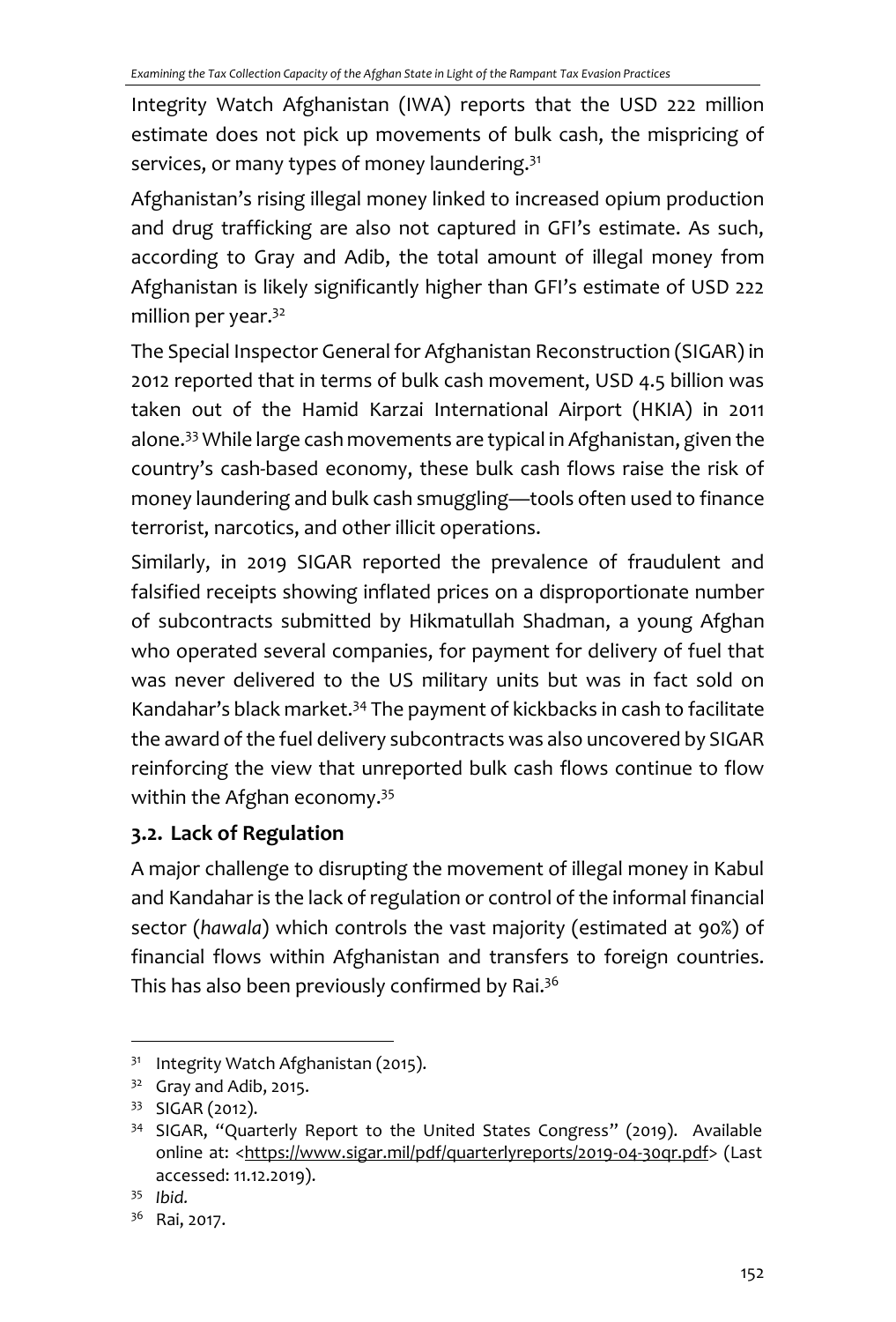MoF has reported that the *Da Afghanistan Bank* (DAB) has issued regulations to govern the informal Money Service Provider (MSP) – *hawala* – sector; however, the majority of *hawaladars* operate without licenses and do not comply with the DAB regulations.<sup>37</sup> With little trust in the formal banking system, the *hawala* emerged as the most convenient and reliable system for moving funds in and out of the country.

*Hawala*, explains Rai, is unlike any formal institution, it is based on mutual trust and an extensive network of family and regional affiliations.<sup>38</sup> Such a close-knit community of money exchange dealers or *hawaladars* provide a reliable, timely and cost-effective alternative to the traditional banking and financial establishments which are otherwise perceived as inadequate and corrupt.

### **3.3. No Thresholds on Funds Transfer**

Interviews revealed that there is no limit on the volume of fund transfers the *hawaladars* can transfer; individually or severally. Since the fall of the Taliban regime, the volume of financial flows through the *hawala* system has grown significantly.<sup>39</sup> NGOs alone are estimated to have channelled at least US\$200 million in emergency, relief, and development funding through the *hawala* system.<sup>40</sup> Maimbo's findings also showed that single transactions in excess of US\$500,000, especially between Peshawar in Pakistan and Kabul, were not uncommon. The larger international aid institutions and NGOs have made individual transactions of US\$1,000,000. Because there are limited storage facilities in Kabul for large sums of money, however, the majority of organizations remit funds through the *hawala* system in smaller amounts of US\$100,000 to \$200,000. The smaller organizations regularly remit US\$20,000 to \$30,000 to meet operational expenses. Internally, the funds remitted to the provinces tend to be smaller, ranging from US\$10,000 to \$20,000.

Owing to security concerns, these *hawala* transactions are made only when the regional offices have ready invoices for payment.<sup>41</sup> A journalist interviewed gave an example of the flows of illegal money between local

<sup>41</sup> *Ibid.*

<sup>&</sup>lt;sup>37</sup> Ministry of Finance "Annual Performance Report" Afghanistan (2015).

<sup>&</sup>lt;sup>38</sup> Rai, 2017.

<sup>39</sup> EastWest Institute "Afghan Narcotrafficking. Illicit Financial Flows*" Joint US-Russia Working Group on Afghan Narcotrafficking* (2017).

<sup>40</sup> Maimbo, 2003.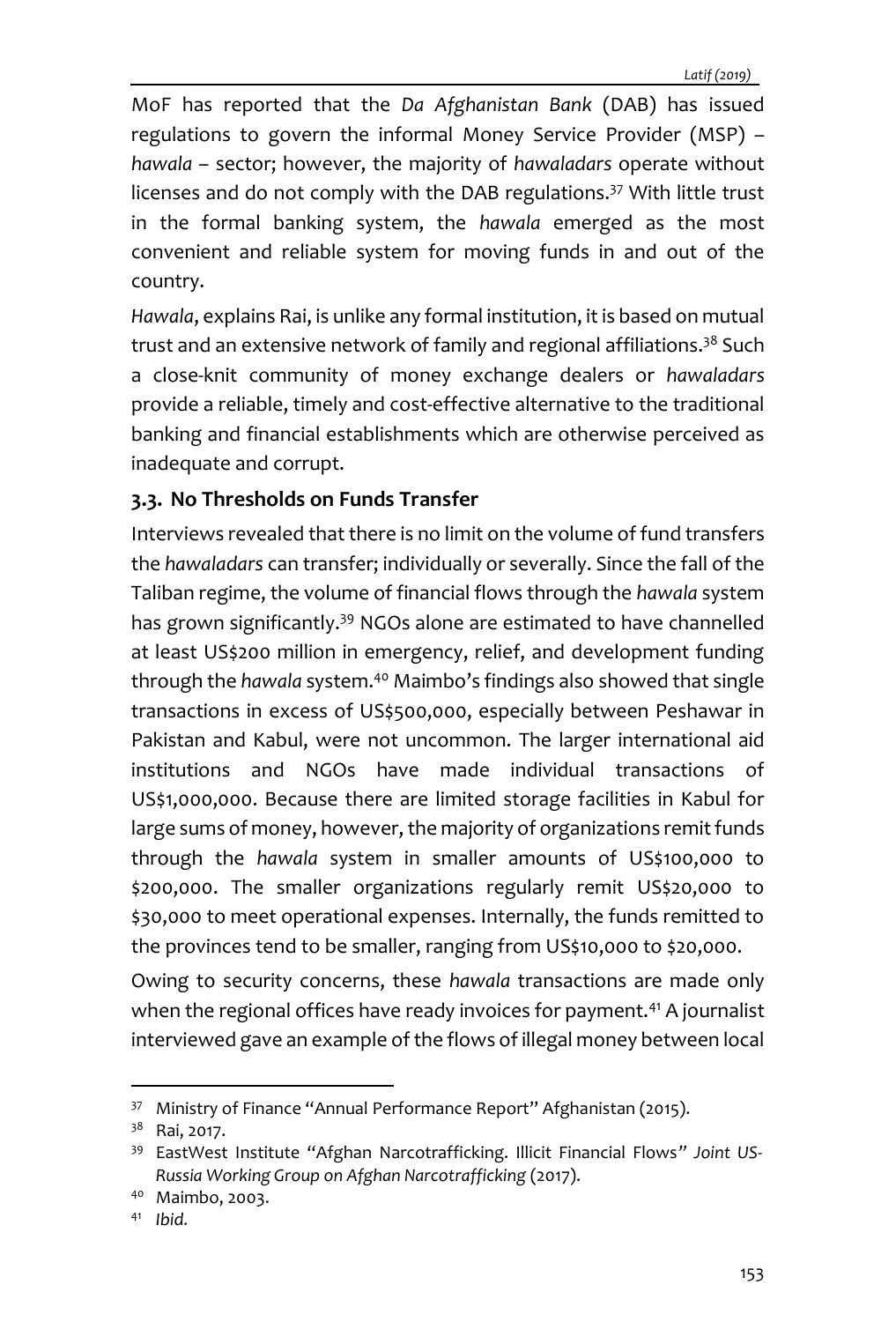*hawala* dealers and within the region trading in narcotics. The *hawala* operator in Kandahar offers a diverse range of services: money exchange, transfer of funds, microfinance and limited deposit taking. Their capital base depends both on legal and illegal trade in goods and opium. It was revealed that a drug trafficker would instruct the *hawaladar* to purchase goods on his behalf from the *hawaladar's* network in the diaspora and import them into the country where the goods would be sold at a profit, thereby integrating the proceeds into the economy.

# **3.4. Smuggling**

According to a confidential assessment of Afghan finances by the International Monetary Fund (IMF) and also reported by Rosenberg, $42$ the Afghan government's financial distress in 2013 was caused by widespread tax evasion and smuggling abetted by government officials and the increasing theft of customs revenues by provincial governors. Government officers interviewed revealed that the discretionary powers enjoyed by custom officials makes them vulnerable to many forms of corruption, from the payment of informal facilitation to permit smuggling of goods, to large scale fraud and other serious criminal activities. Poor infrastructure, lack of automation of customs procedures and informality at the border contributes to smuggling and evading customs due to the lack of transparency and accountability.

# **3.5. Weak Implementation of Reporting Standards**

Weak implementation on the part of state authorities in establishing reporting and controlling standards allows several industries like the telecommunication, extractive and logistics to misappropriate their revenues.

Several large scale misappropriation and under-reporting of revenue across industries such as construction have been found, wherein the political elites consistently report no income. Similarly, the extractive industries from the regions of Badakshan to Nangarhar, for example, pay no royalties or taxes on mining activities for stones such as lapis and emeralds.<sup>43</sup>

<sup>42</sup> Rosenberg, 2013.

<sup>43</sup> Integrity Watch Afghanistan (2015).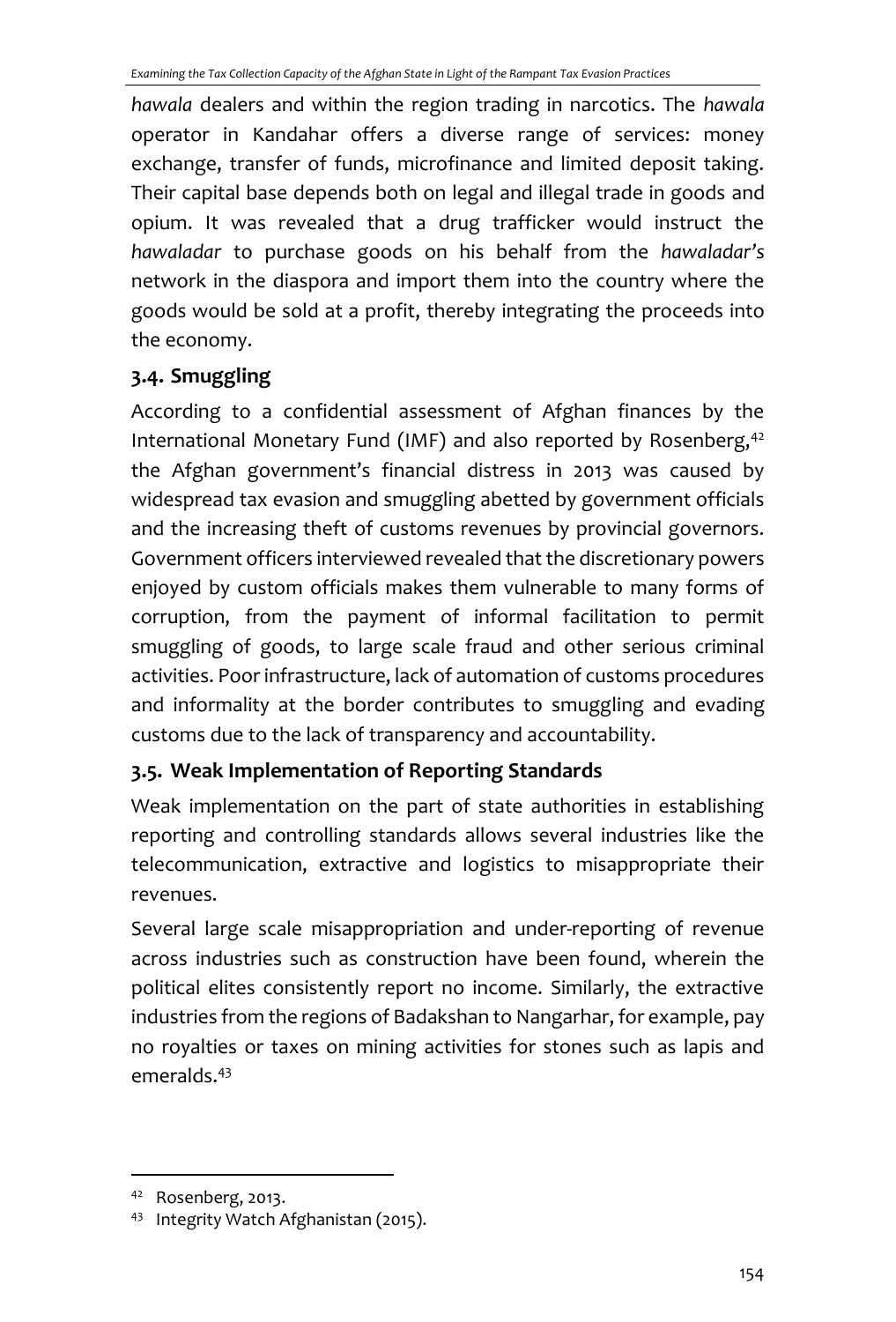### **3.6. Absence of Information on Ownership**

Tax evasion in Afghanistan also permeates the corporate sector. For example, the now defunct Afghanistan Investment Support Agency (AISA) probed an international logistics firm catering to American soldiers stationed in Afghanistan, which owed a total of \$6 million to the Afghan government in unpaid taxes. The Audit report of SIGAR concluded that almost "43 contractors expanding US government efforts in Afghanistan" were found guilty of tax evasion, where a combined penalty of \$921 million was levied by the Afghan MoF.<sup>44</sup> According to AfghanZariza, tax evasion by foreign companies in Afghanistan is often associated with the absence of information on operations and ownership. Though a total of 40,000 national and international companies were registered with the then AISA, a large number of firms were still unaccounted for, and thus found it easy to evade taxes.<sup>45</sup>

### **3.7. Trade in Narcotics**

The UNODC reports that trade in narcotics is one of the most prominent sources of funds for illegal money in Afghanistan. The Financial Action Task Force (FATF), an international anti-money-laundering body, has categorized Afghanistan as the origin country of drugs, with Kyrgyzstan and Tajikistan often acting as consumption and transit countries for the drugs to Europe, as well as an intermediary for handling finance.<sup>46</sup> Consumers in Europe provide the funds back to Afghanistan while Pakistan operates as a consumption country as well as a financial center for drug money. Thompson, who has researched this process and conducted extensive fieldwork in Afghanistan, notes that Dubai operates as a central 'clearing house' for many of these transactions.<sup>47</sup>

<sup>44</sup> SIGAR, "Taxes: Afghan Government Has Levied Nearly a Billion Dollars in Business taxes on Contractors Supporting US Government Efforts in Afghanistan Audit 13-8" (2013). Available online at: [<https://www.sigar.mil/pdf/audits/2013-05-14-audit-13-8.pdf>](https://www.sigar.mil/pdf/audits/2013-05-14-audit-13-8.pdf) (Last accessed: 11.12.2019).

<sup>45</sup> AfghanZariza (2014).

<sup>46</sup> FATF, "Improving Global AML/CFT Compliance: On-going process," (Paris: FATF, 2014). [<http://www.fatfgafi.org/media/fatf/documents/statements/Compliance-14-](http://www.fatfgafi.org/media/fatf/documents/statements/Compliance-14-February-2014.pdf) [February-2014.pdf>](http://www.fatfgafi.org/media/fatf/documents/statements/Compliance-14-February-2014.pdf) (Last accessed: 11.12.2019).

<sup>47</sup> Edwina Thompson (n.d), "The Nexus of Drug Trafficking and Hawala in Afghanistan", in Doris Buddenberg and William a Byrd (eds), *'Afghanistan's Drug*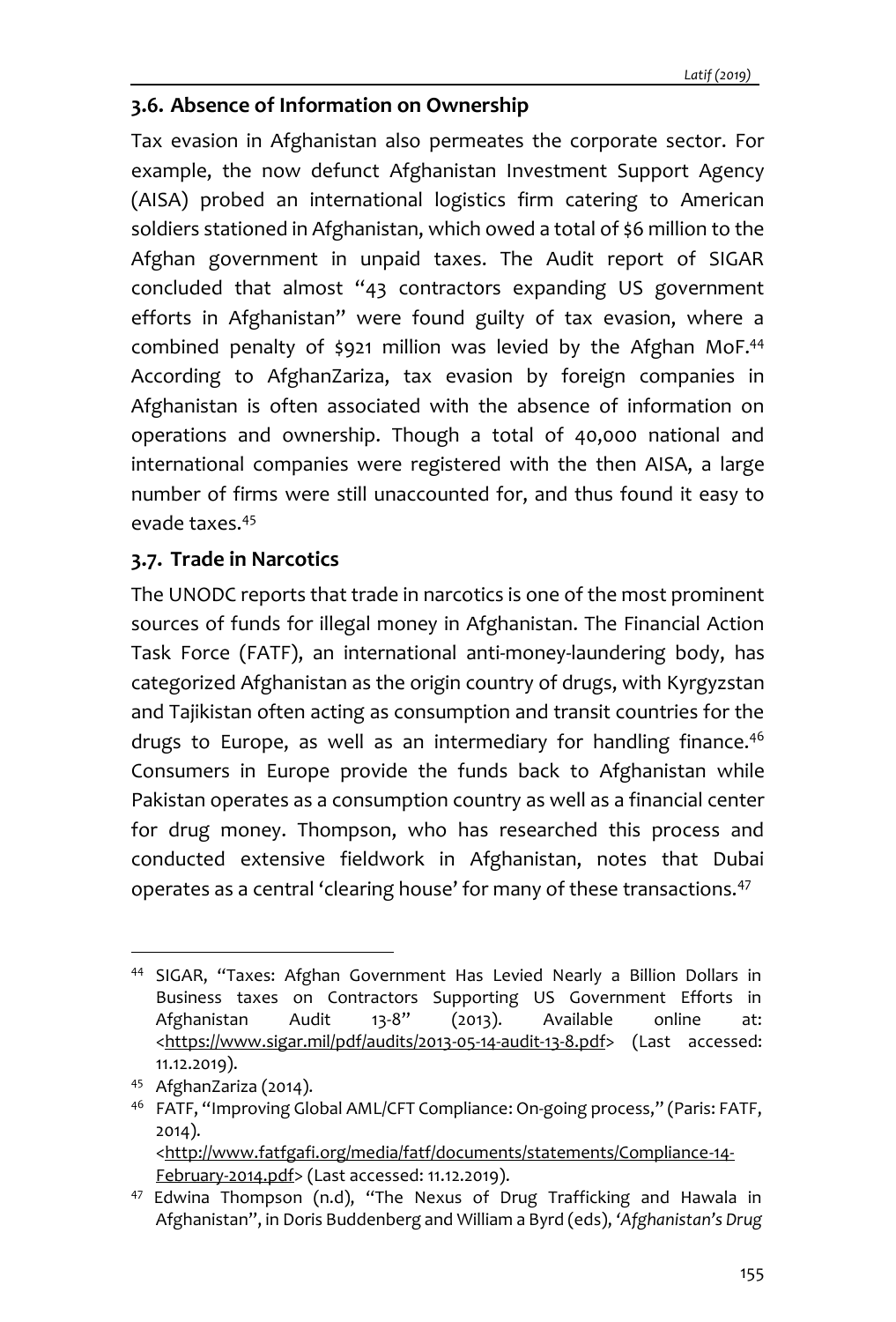FATF also refers to illicit activities of import–export companies registered in China that may transfer funds into Afghanistan, as well as *hawaladars* in Afghanistan controlling import–export companies to transfer money to recipients in China.<sup>48</sup> This is likely to be part of tradebased money-laundering schemes. Some transactions may show underor over-invoicing, or simply use fictitious invoices, to avoid customs duties in both countries. This is a way to move illicit payments for drugs out of the country, or they may be used to balance debts between *hawaladars*.49

## **3.8. Corruption**

Corruption among the political elites in Afghanistan plays a significant role in earning and transferring illegal money. The prevalence of illegal money is enabled by the central government that is too weak to challenge the decentralized power elites who generate and benefit from it. <sup>50</sup> Lain *et al* also contend that the private sector tends to play a dual role in earning, acquiring or transferring illegal money. On the one hand, businesses participate in the underground economies by evading taxes or applicable regulations. This is particularly relevant to Afghanistan. On the other hand, private sector actors may knowingly or unknowingly provide opportunities for laundering the proceeds of crime, as in the property sector. In Afghanistan and Pakistan, much of the illicit finance is believed to be invested in Dubai property.<sup>51</sup>

Further, administrative bodies, such as customs and tax authorities, and law enforcement agencies, such as the border force and police, play a pivotal role in moving illegal money in most focus countries. Bribery and corruption are particularly prevalent on borders, such as the Afghanistan–Tajikistan border, where it is believed that some border guards, immigration and customs officials are directly engaged in the drug trade.<sup>52</sup>

*Industry: Structure, Functioning, Dynamics, and Implications for Counter-Narcotics Policy'*, UNODC and World Bank, 155–88.

<sup>48</sup> FATF (2014).

<sup>49</sup> *Ibid*.

<sup>&</sup>lt;sup>50</sup> Sarah Lain, Haylea Campbell, Anton Moiseienko, Veerle Nouwens and Inês Sofia de Oliveira, "Illicit Financial Flows and Corruption in Asia," *RUSI Occasional Paper* (2017).

<sup>51</sup> Lain *et al*, Thompson (n.d.) (2017).

<sup>&</sup>lt;sup>52</sup> Filippo De Danieli, "Counter-Narcotics Policies in Tajikistan and their Impact on State-Building", in John Heathershaw and Edmund Herzig (eds), *The*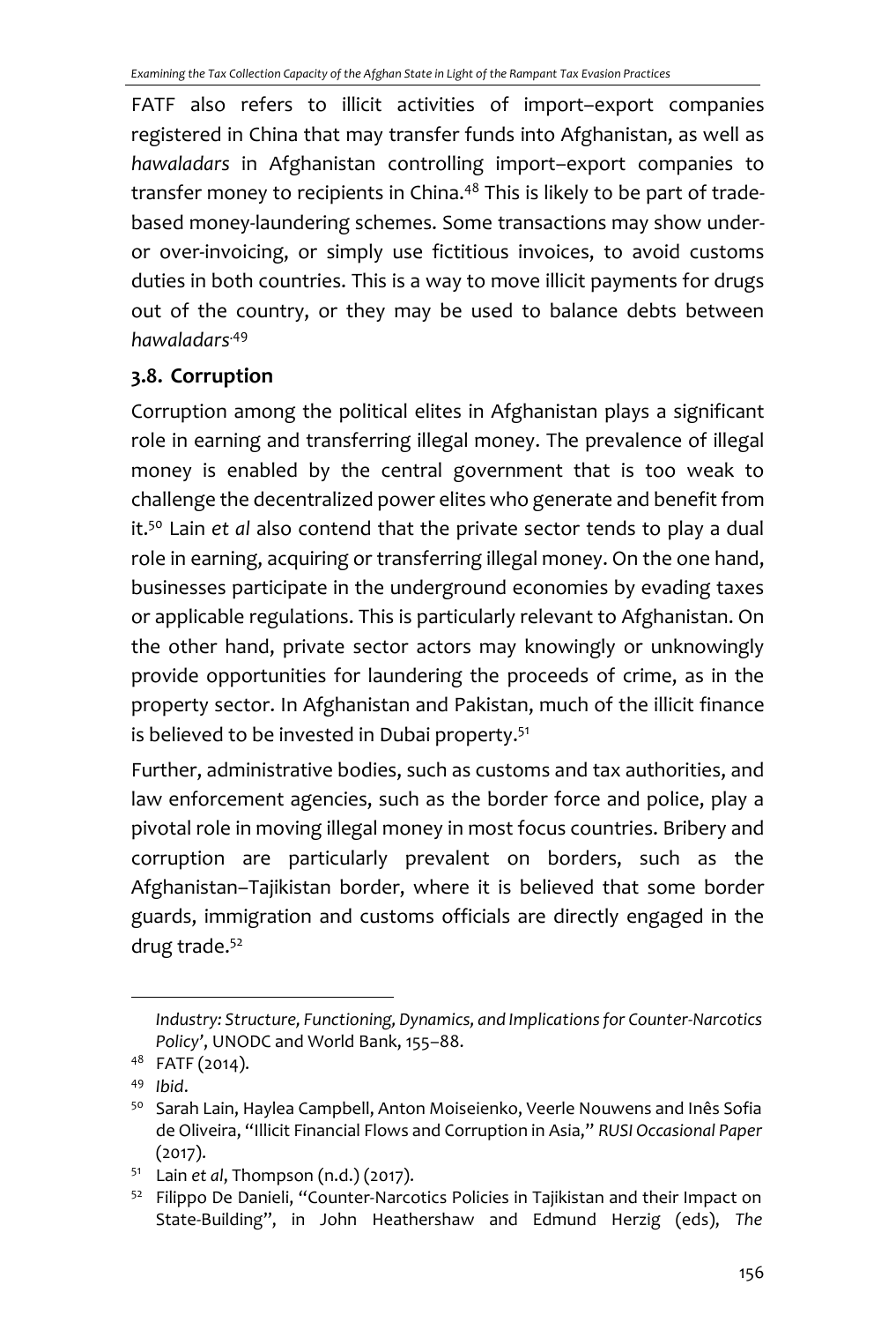It was reported by Lain *et al* that bribes are not necessarily seen as a corrupt act in Afghanistan. This was also confirmed by the interviews conducted. Paying a bribe is often the path of least resistance to getting things done. For example, the legal way to get things done on the border with Afghanistan is time consuming and expensive, and paying bribes speeds the process up, although only marginally.<sup>53</sup>

Pajhwok Afghan News statistics show that since the fiscal year 2015 until May 2017, among every 10 middle level taxpayers, six evade taxes. Some of the taxpayers might have been evading tax while some might have been inactive.<sup>54</sup> Pajhwok lists administrative corruption, misuse of authority or use of influence, power and lack of awareness about the law as the main reasons behind the non-payment of taxes. Pajhwok's investigations revealed that some business markets owned by members of parliament or people who have close ties with government and tribal elders refused to pay taxes: "*Some show them gun bullets and others offer bribe in order not to ask them for tax. They are so powerful that they can challenge our president and minister who according to them cannot ask them for tax".* 55

Previously, the Afghan Business had cited an investigative report by 1TV which claimed that 15 out of 300 major companies in Afghanistan refused to pay taxes. The report claimed that these companies have tried to evade tax by using diplomatic channels and relying upon the NATO command to pressurize the government not to prosecute them.<sup>56</sup> The companies own a total of USD 7,307,000 in taxes, claims the report. It further adds that a number of foreign private security companies owe the government between USD 4-10mn each in taxes. This comes after the Afghan government accused U.S. military's main food supplier in Afghanistan, Supreme Foodservice GmBH for operating in Afghanistan illegally and refusing to pay taxes to the government. Supreme, on the other hand, says it is not engaging in any commercial activity in Afghanistan that should make it liable for taxes. According to the Large

*Transformation of Tajikistan: The Sources of Statehood* (Abingdon: Routledge, 2013).

<sup>53</sup> Lain *et al*, 2017.

<sup>54</sup> Zarghona Salehi, "6 in every 10 mid-level taxpayers evade taxes," *Pajhwok*  Afghan News. Available online at: [<https://www.pajhwok.com/en/2017/06/05/6](https://www.pajhwok.com/en/2017/06/05/6-every-10-mid-level-taxpayers-evade-taxes) [every-10-mid-level-taxpayers-evade-taxes>](https://www.pajhwok.com/en/2017/06/05/6-every-10-mid-level-taxpayers-evade-taxes) (Last accessed: 11.12.2019).

<sup>55</sup> *Ibid*.

<sup>56</sup> The Afghan Business (2012).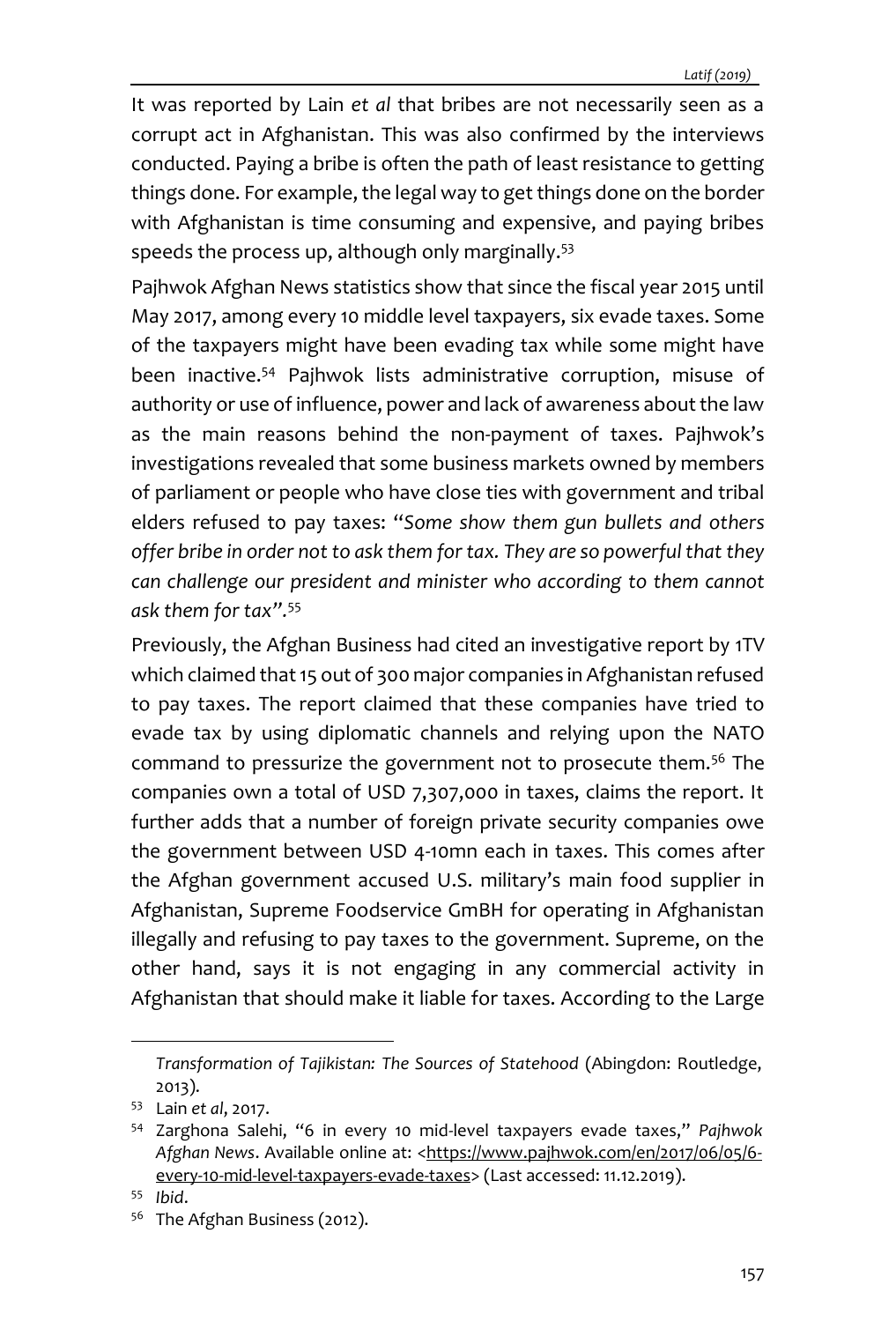Taxpayer Office (LTO) officials, Supreme was engaged in 50 contracts in Afghanistan, of which 15 were main contracts and exempted from tax. However, the remaining 35 contracts were subsidiary contacts that made the company eligible for tax payments to the government.<sup>57</sup>

## **3.9. Insiders**

The US Department of State Bureau for International Narcotics and Law Enforcement Affairs reports that in some cases in Afghanistan, there are reports of financial institutions captured by criminal interests. The most well-known example of this is the Kabul Bank scandal, where the bank's founder and its former Chief Executive were sentenced to five years' imprisonment after being convicted of stealing \$810 million from the bank.<sup>58</sup> Also convicted were a number of the bank's employees, as well as some officials of the DAB and other state institutions.

Funds had been embezzled from the Bank by means of fraudulent insider loans and overpayments for goods and services, with much of the money transferred to Dubai.<sup>59</sup> President Ghani reopened the investigation into the Kabul Bank fraud by presidential decree two days after his inauguration. He had fought the election on an anti-corruption platform and the case was of symbolic importance, especially since Mahmood Karzai, the brother of Afghanistan's former president, was among the alleged beneficiaries of the fraud.

# **3.10. Technology**

Afghans have been moving money through value transfer services (MVTS) since the eighth century and the system is well established and used in all parts of the country. Its low cost, speed, convenience and accessibility are all factors that ensure that MVTS will continue to be popular, even in urban areas where there are banks.<sup>60</sup> Although the volume of transactions that pass through the MVTS system in Afghanistan is significant, FinTRACA has only been able to begin registering MVTS operators in 2007. By March 2012, the FinTRACA had

<sup>57</sup> *Ibid*.

<sup>58</sup> BBC News, *"Kabul Bank Fraud: Ghani Reopens Afghan Corruption Case" (*1 October 2014).

<sup>59</sup> Grant McLeod, *Responding to Corruption and the Kabul Bank Collapse*  (Washington, DC: United States Institute of Peace, December 2016).

<sup>&</sup>lt;sup>60</sup> FATF, Hawala and Other Similar Service Providers, (FATF, Paris, 2013). [<www.fatf](http://www.fatf-gafi.org/topics/methodsandtrends/documents/role-hawalas-in-ml-tf.html)[gafi.org/topics/methodsandtrends/documents/role-hawalas-in-ml-tf.html>](http://www.fatf-gafi.org/topics/methodsandtrends/documents/role-hawalas-in-ml-tf.html) (Last accessed: 11.12.2019)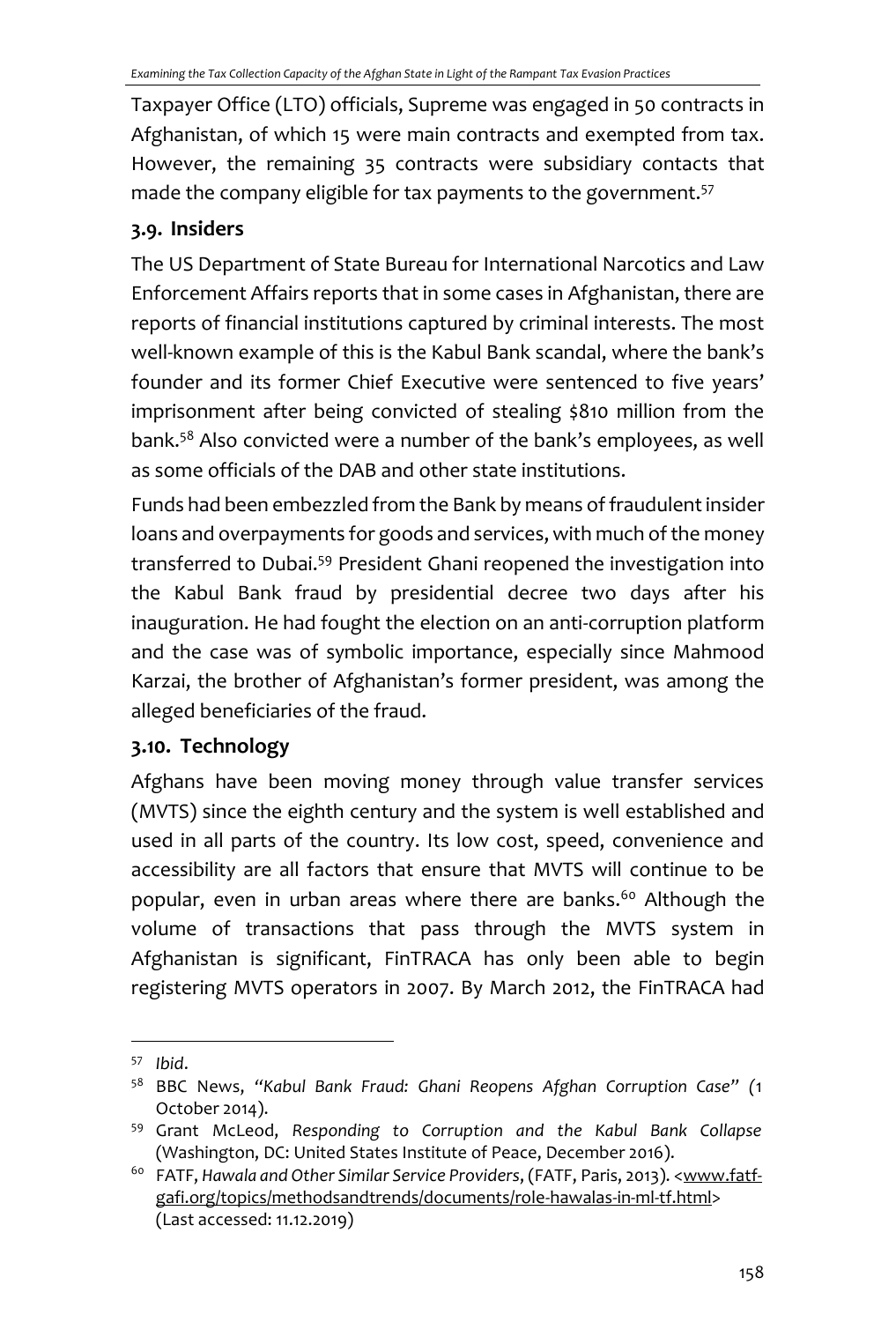registered and licensed over 640 MVTS operators that account for about 40% of the total volume of business.<sup>61</sup> As of April 2014, over 1,000 MVTS operators were registered (compared to around 800 operators in the beginning of 2013).

More needs to be done for MVTs to be regulated since the majority of countries identified as consumer markets of Afghan opium, indicate that drug-related money is being transferred via MVTs to Afghanistan through intermediate countries, primarily: Pakistan, Iran, UAE and China. Funds are transferred via the banking system to an intermediate country or countries, which act as 'gateways' for money flows. Another service (mostly MVTS and cash couriers) then facilitates payment into Afghanistan. There are also indications that the majority of funds move from Afghanistan to Dubai, which acts as the region's financial center for most of the legitimate trade.<sup>62</sup>

### **3.11. Money Laundering**

In 2015, the profits generated by Afghanistan's illicit economy were worth more than \$1 billion. Drug trafficking, smuggling, unregulated trade, and fraud in procurement contracts are encumbering the country's economic development and funding the terrorist groups that undermine its stability. Accordingly, money laundering plays a crucial role in supporting this criminality. Yet over the past decade, the government has not been able to do much to crack down on it and of the many clear cases of the practice that have appeared, only a few have been prosecuted. The problem is a product of several factors, including lax financial and customs controls, inadequate expertise in the Afghan government, high-level opposition to change, and weak enforcement mechanisms.<sup>63</sup>

### **3.12. Underground and Informal Economy**

Most of the Afghan economic activity is informal, and data provided by the MoF suggest that only 35% of the financial flows within the country are legal. Unregulated cash transactions and remittances through the

<sup>&</sup>lt;sup>61</sup> Government of the Islamic Republic of Afghanistan at the Paris Pact Expert Working Group Meeting, Vienna, April 2014.

 $62$  FATF (2014), Thompson (n.d.).

<sup>63</sup> Ahmad Javid, "Dirty Money in Afghanistan" *Foreign Affairs*, 2016; Barfield, Thomas, "Afghanistan: A Cultural and Political History", *South Asia Multidisciplinary Academic Journal* (2011).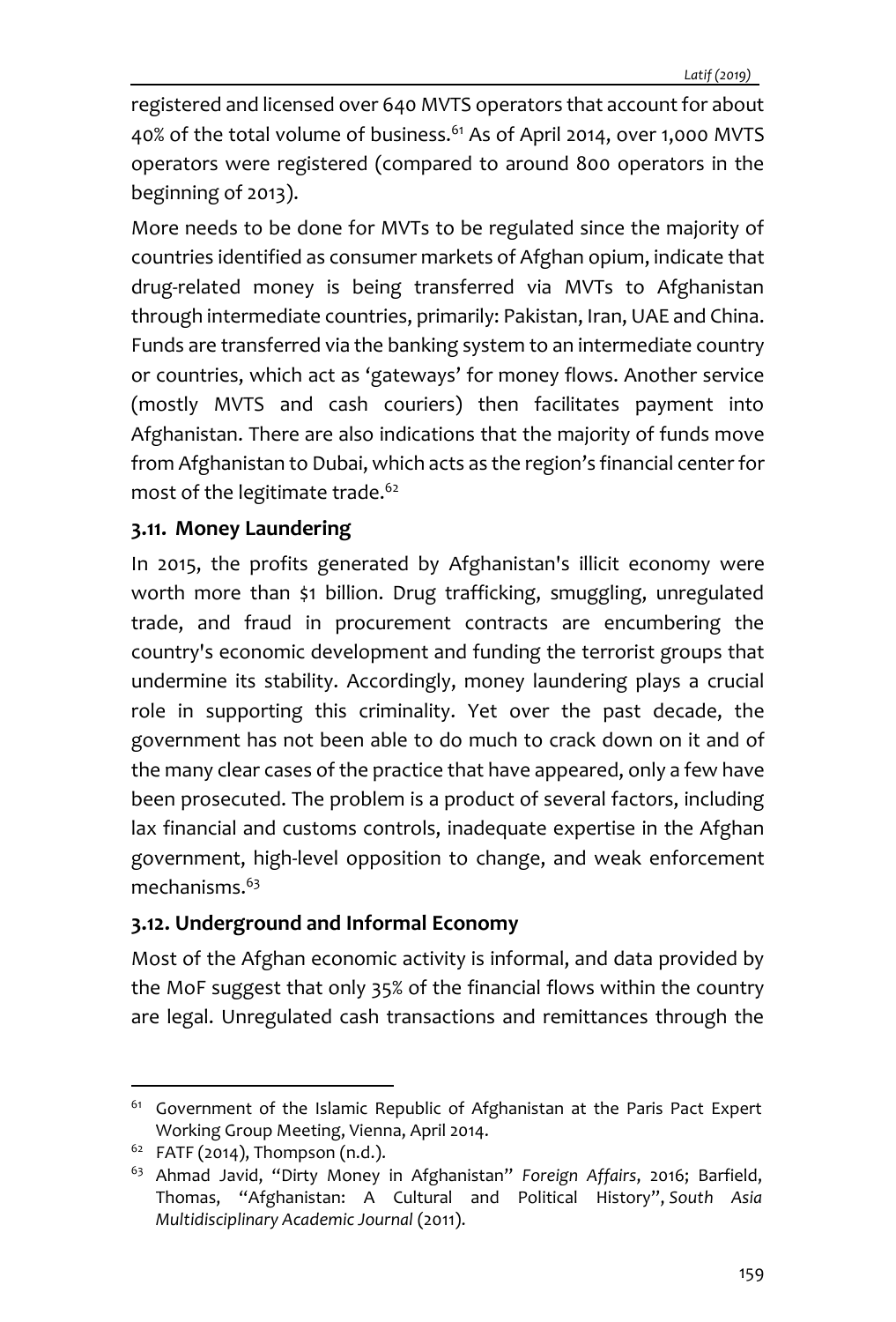country's traditional money transfer system, *hawala*, are the rule.<sup>64</sup> According to FATF, more than half of all transactions in Afghanistan involve *hawala* brokers.<sup>65</sup> Ordinary Afghans do not have many other options because although the country's banking sector has grown significantly in recent years, most commercial banks are still concentrated in cities. For many Afghans, *hawala* brokers, whose services often leave no paper trail, provide services that are cheaper and more convenient than their counterparts in the official banking sector.<sup>66</sup>

Drug-related financial flows bear serious consequences for Afghanistan, including activities ranging from funding terrorism and supporting criminal enterprises to nurturing corruption, undermining the rule of law, impeding economic development and depriving the state of desperately needed revenue and resources, among others. Transgressing various division lines, these financial flows bring together in a single network state officials and insurgents, poor farmers and rich landlords, the fighters of competing insurgent groups and residents of competing regional and non-regional states. Thus, they form part of the Afghan and regional underground economy, which remains non-transparent and poorly studied.<sup>67</sup>

### **4. National and International Initiatives taken to Curb Tax Evasion**

Despite these grim statistics on tax evasion practices, Afghanistan has put in place a tax administration and collection structure. It has enacted legislation, regulations and policies on finance, taxation, corporations, banks and financial institutions including the Afghan *hawala* markets and informal sector in order to streamline the Afghan tax system. The government has attempted to put in place international standards to assess the level of tax compliance and tax management. It has striven to ensure the effectiveness of the Afghan revenue authority and its competencies and it has also established the corporate tax structure for various industries such as the telecommunication, construction, trading and extractives sector. In addition, the government has identified the

<sup>&</sup>lt;sup>64</sup> Weston Aviles, "Afghanistan Inequality Report" (NSI 2019). Available online at: [<https://nsiteam.com/social/wp-content/uploads/2019/10/NSI-Aggrieved-](https://nsiteam.com/social/wp-content/uploads/2019/10/NSI-Aggrieved-Populations-Reports_Afghanistan-Country-Report_Final.pdf)Populations-Reports Afghanistan-Country-Report Final.pdf> (Last accessed: 11.12.2019).

<sup>65</sup> FAFT, 2014.

<sup>66</sup> Ahmad, 2016.

<sup>&</sup>lt;sup>67</sup> EastWest Institute (2017).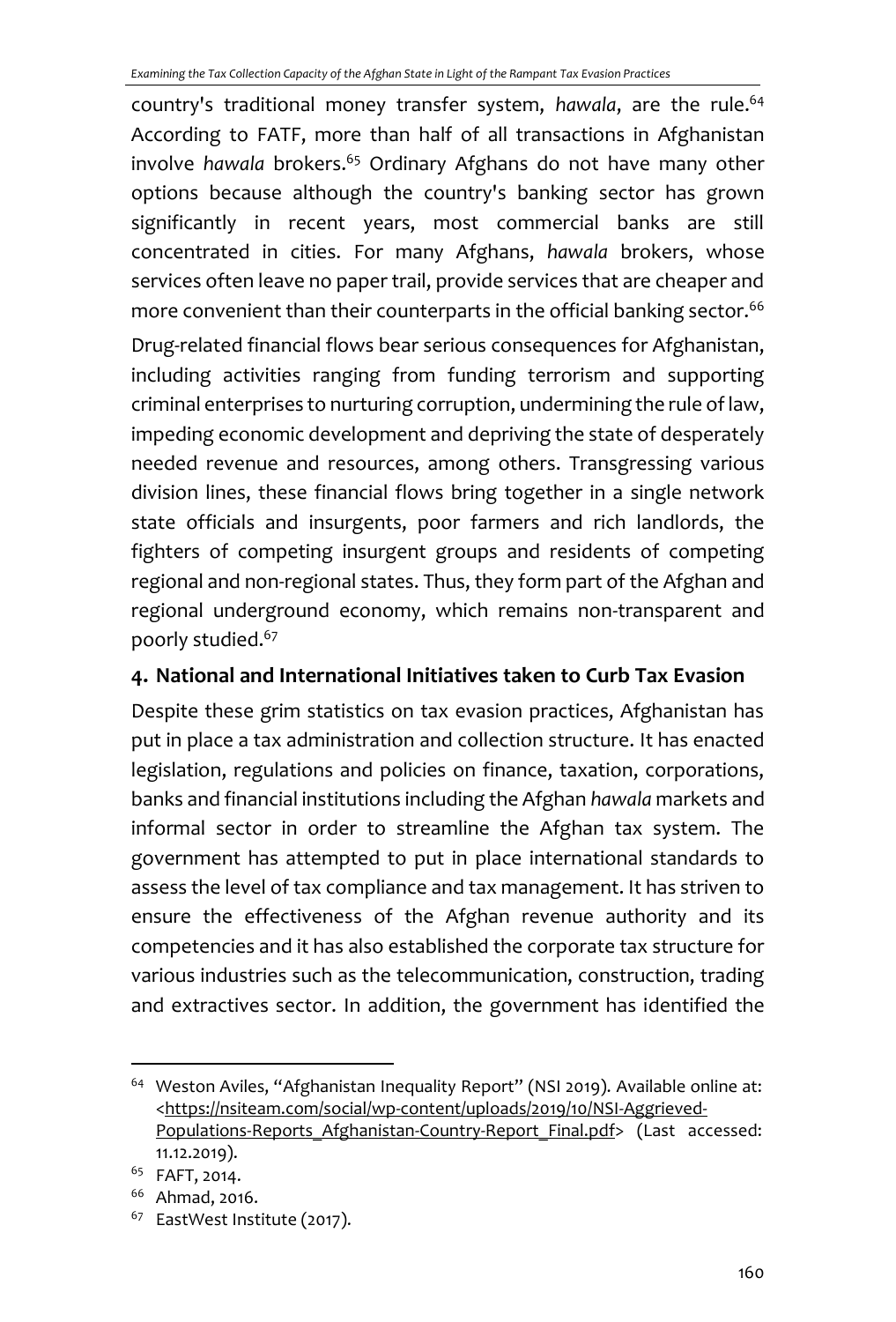key transactions that corporations in those industries are involved in to assess its tax base. All this is summarized in the next section.

#### **4.1. National Level Initiatives**

Almost all state institutions had deteriorated or been distorted in Afghanistan prior to the ousting of the Taliban in 2001. This included the tax system which was fragmented between tribal leaders and state institutions. In order to claim back fiscal legitimacy, the Afghan government began a series of tax reforms. The entry of the international community into Afghanistan also fronted public finance as one of the first institutions to be addressed in the post conflict state.

Some of the first actions included re-establishing and staffing up the MoF, introducing a new tax legislative framework, and building the Afghanistan Revenue Department (ARD) and hence the institutionalization of tax as a means to fund the state and public services.<sup>68</sup> This had the effect of removing tax collection powers from the tribal leaders.

In building the domestic tax system, the Afghan government introduced a number of simplified taxes, including a turnover tax (Business Receipt Tax or BRT) and withholding tax on wages, rent and contracts. The BRT was considered more feasible than a modern corporate income tax, given the underdeveloped state of the economy and low capacity of the ARD.

The ARD established an official presence in Kabul and Kandahar as well as in other provincial offices (known as *Mastofiats*) around the country reporting to the Director General of Administration. <sup>69</sup> Following this, the ARD established Large Taxpayer Office (LTO), Medium Taxpayers Office (MTO) and the Small Taxpayer Office (STO) in Kabul and Kandahar. This taxpayer segmentation is meant to assist the ARD provide better services to these taxpayers and encouraging voluntary taxpayer compliance. At the same time, the ARD has trained many staff in audit, taxpayer services, and general tax administration and has installed a

<sup>68</sup> DFID, "The Strengthening Tax Administration Project (STAP) 2007–2012, Intervention Summary" (2007), DfID, "Strengthening Afghanistan's Tax Administration System and National and Provincial Levels, Terms of Reference" (2008).

<sup>&</sup>lt;sup>69</sup> DFID (2007).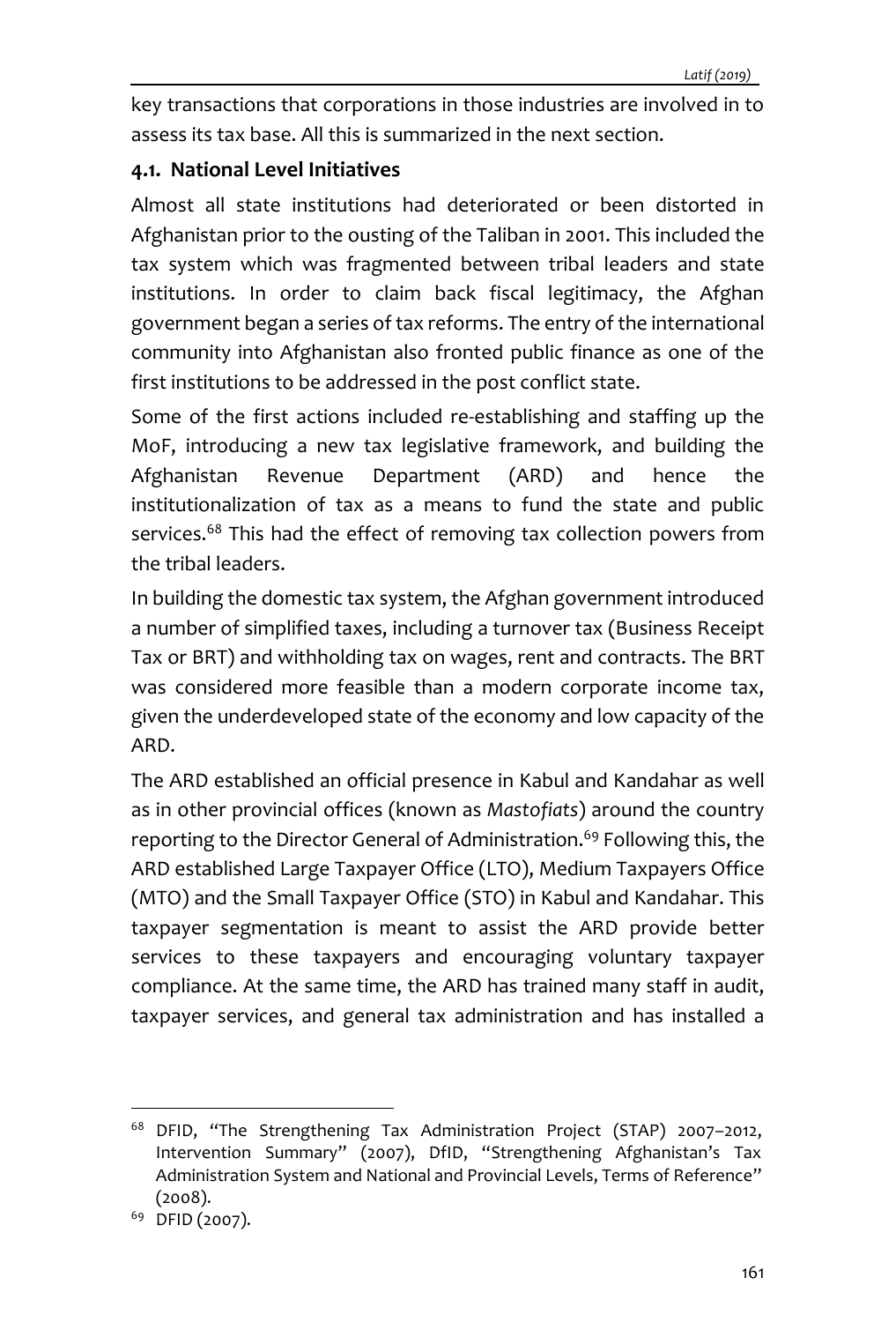new, commercial off-the-shelf IT tax administration system that supports streamlined processes and procedures.<sup>70</sup>

In order to streamline the tax collection process, the MoF established a Fiscal Policy Unit, which is mostly focused on macroeconomic programmes and medium-term budgeting, but is also responsible for monitoring and reviewing fiscal, including tax, policy and conducting tax analyses and developing tax policy reform recommendations. $71$ Following from this, Afghanistan enacted an Income Tax Law in 2009, covering individuals and companies, which is much more consistent with international tax practice. The Afghan government in 2015 also drafted a new Value Added Tax (VAT) law to progressively replace the BRT through the lowering of the VAT registration threshold over time and the Tax Administration Law.

### **4.2. International Law Initiatives**

Afghanistan has taken a number of measures to combat against tax evasion. In 2004, the Afghan state passed the Anti- Money Laundering (AML) and Proceeds of Crime Law, on which the Financial Transactions and Reports Analysis Center of Afghanistan (FinTRACA), a financial intelligence unit (FIU), was established.<sup>72</sup> Following long delays due to parliamentary inaction, suggesting weak rather than genuine political will, Afghanistan passed new AML/Combating the Financing of Terrorism (CFT) laws in 2014, but the process of implementing regulations and actual enforcement practices remain slow. The notable progress made with this legislation is that money laundering is properly criminalized and adequate provisions regarding the seizure and confiscation of crime proceeds as a result of cross border smuggling, trading in narcotics, corruption through the use of the *hawala* informal market are included.

In order to extract the taxes not paid by various corporations, the Afghan Business reports that a special commission which comprises the MoF, the Ministry of Justice (MoJ) and the Attorney General's Office was formed to resolve disputes with large companies that owe taxes to the

<sup>70</sup> *Ibid*.

<sup>71</sup> Mark Gallagher, "Building Infrastructure in Post-Conflict Societies", Fiscal Reform and Economic Governance Project, USAID, (2007).

<sup>72</sup> FinTRACA, "Financial Intelligence Unit" Available online at: [<http://www.fintraca.gov.af/Overview.html>](http://www.fintraca.gov.af/Overview.html) (Last accessed: 11.12.2019).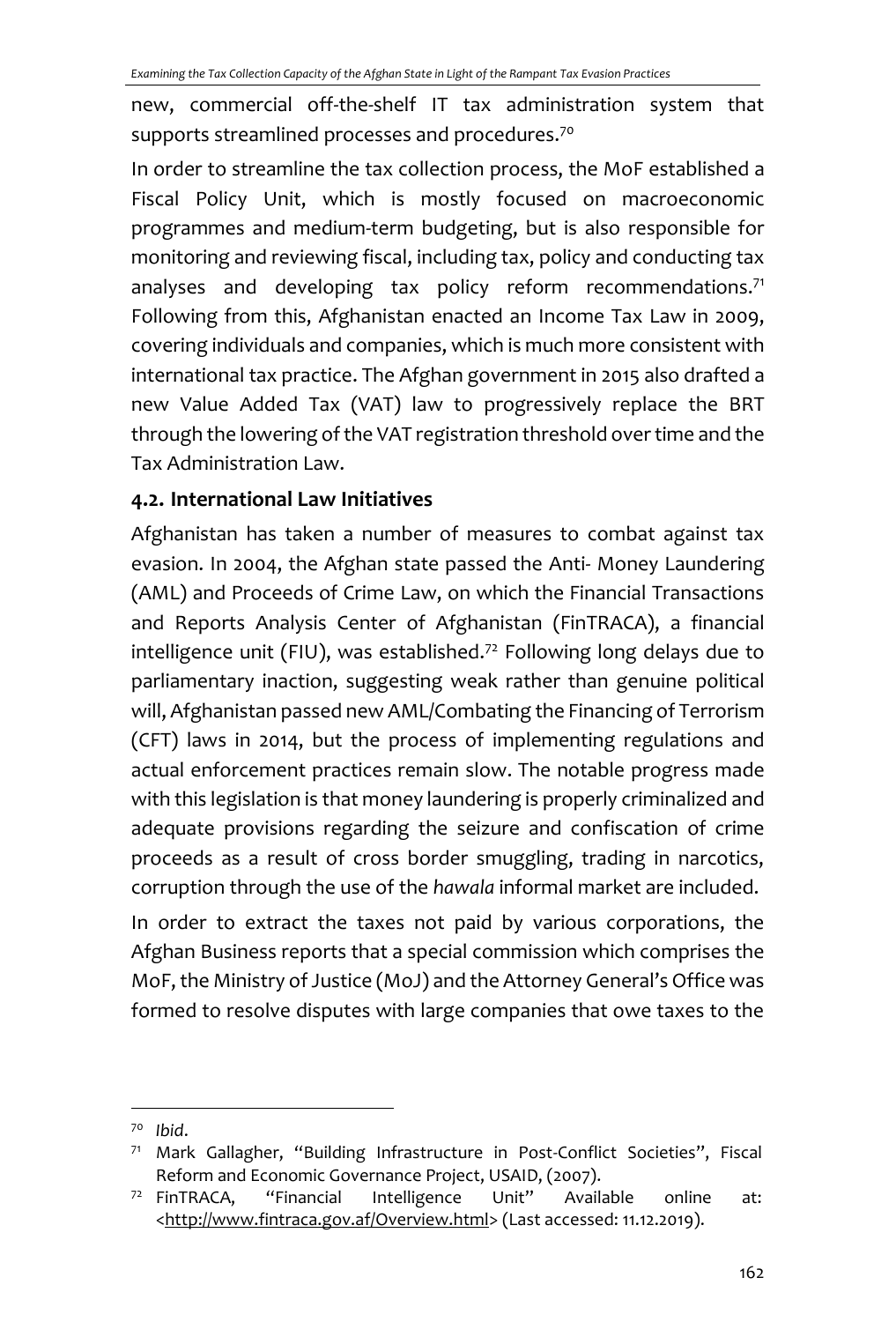Afghan government.<sup>73</sup> MoF's then head of treasury department, Gul Maqsood Sabit, had revealed that three large companies owe approximately 15bn AFN in back-taxes to the Afghan government. Sabit said the special commission was formed to settle issues the treasury department had with various companies. According to the official, 10% of the 500 large businesses registered with the Afghan government were alleged to be evading taxes to varying extents. Sabit added that the Ministry is facilitating installment-based payment plans to companies that lack the capacity to pay taxes right away, while those who were refusing to pay taxes due were supposed to face legal action.<sup>74</sup>

Despite these measures that have been put in place, an interview with an agent of a private company revealed that all sorts of cash and other flows take place unmonitored and unchecked due to geography (especially the Afghanistan-Pakistan border), resource constraints, unclear customs rules on dealing with suspicious transactions and the country's porous international borders. The US Department of State Bureau of International Narcotics and Law Enforcement Affairs has also noted that even HKIA does not have proper controls for all passengers and this in turn risks trade-based money laundering.<sup>75</sup>

Despite laws and institutions to control money laundering, terrorism financing and other illicit flows introduced, they are proving ineffective in light of the uncontained underground economy, corruption, porous borders and poor infrastructure. Similarly, Passas pointed out that "new laws drafted with foreign assistance constitute another layer in need of harmonization.<sup>76</sup> However, efforts to fight financial crime and corruption in the country are inconsistent, *ad hoc*, and discriminatory. The

<sup>73</sup> Wadsam, "Special commission formed to resolve Afghanistan's tax collection issues" *The Afghan Business*, July 7, 2015. Available online at: [<https://wadsam.com/afghan-business-news/special-commission-formed-to](https://wadsam.com/afghan-business-news/special-commission-formed-to-resolve-afghanistans-tax-collection-issues-232/)[resolve-afghanistans-tax-collection-issues-232/>](https://wadsam.com/afghan-business-news/special-commission-formed-to-resolve-afghanistans-tax-collection-issues-232/) (Last accessed: 11.12.2019).

<sup>74</sup> *Ibid*.

 $75$  U.S. Department of State Bureau of International Narcotics and Law Enforcement Affairs, "Countries/Jurisdictions of Primary Concern-Afghanistan," (2016). Available online at: [<https://www.state.gov/j/inl/rls/nrcrpt/2016/vol2/253377.htm>](https://www.state.gov/j/inl/rls/nrcrpt/2016/vol2/253377.htm) (Last accessed:

<sup>11.12.2019).</sup> 

<sup>&</sup>lt;sup>76</sup> Nikos Passas, "Financial intermediaries - Anti-money laundering allies in cashbased societies?" U4 Anti-Corruption Resource Centre, 2016. Available online at: [<http://www.u4.no/publications/financial-intermediaries-anti-money](http://www.u4.no/publications/financial-intermediaries-anti-money-laundering-allies-in-cash-based-societies)[laundering-allies-in-cash-based-societies>](http://www.u4.no/publications/financial-intermediaries-anti-money-laundering-allies-in-cash-based-societies) (Last accessed: 11.12.2019).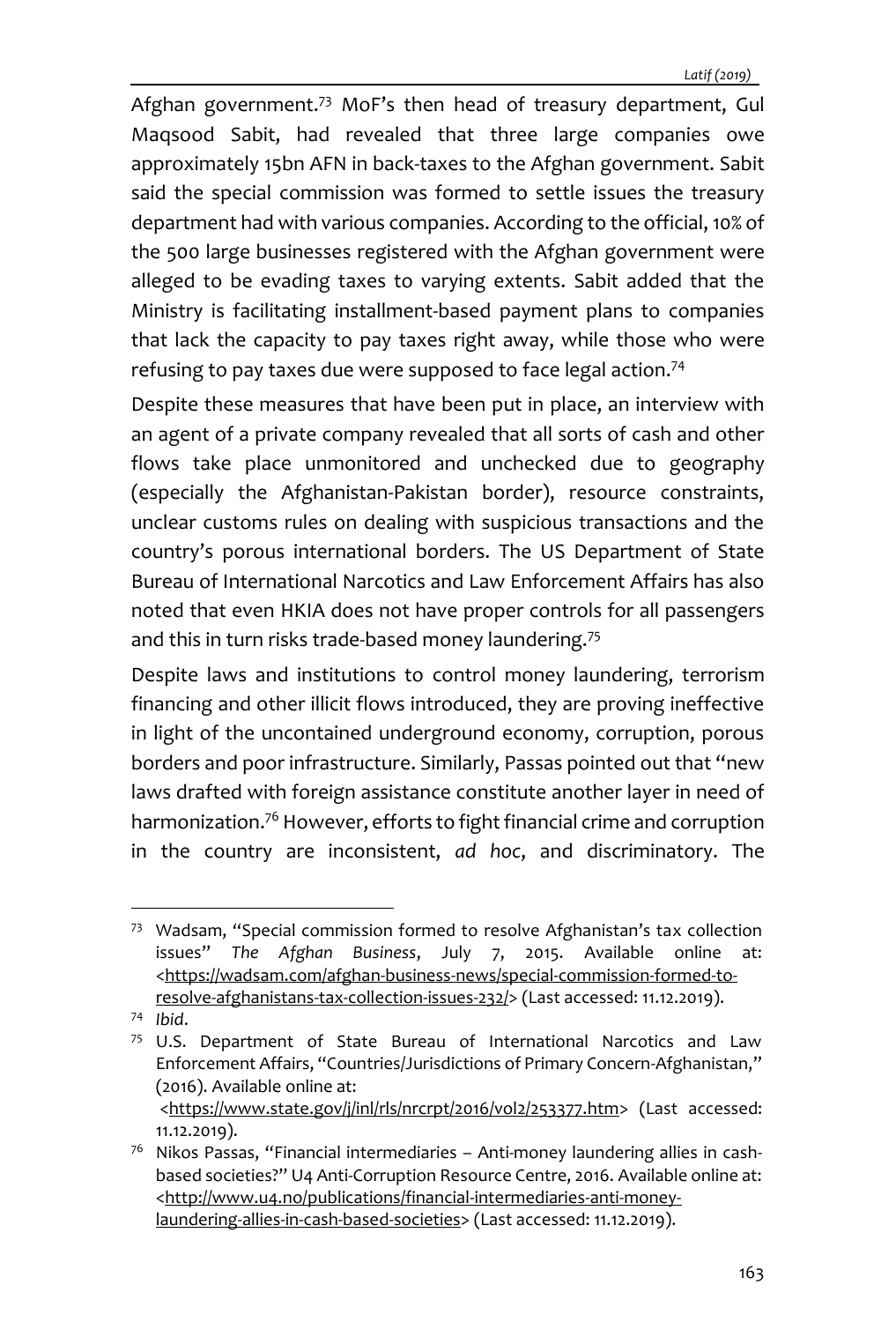normative dissonance resulting from this lack of coordination—along with the judicial exclusion of certain groups, dysfunctional governance, corruption, turmoil and insecurity in the midst of foreign involvement have given rise to continued drug trafficking and terrorism."

Overall Afghanistan's economy has many features commonly associated with a low tax base; such as (i) extremely low level of development; (ii) a large informal sector implying a narrow tax base; (iii) the dominance of tribal leaders; and (iv) capacity constraints hindering the ability of the government to collect taxes and of taxpayers to comply with tax regulations. Revenue mobilization is further complicated by the large opium economy that cannot be taxed directly, the need to consolidate government control throughout the country, and heavy reliance on aid funds that are exempt from taxation.

### **5. Key Findings and Recommendations**

The journalists from Kabul and Kandahar who were interviewed stated that a number of important ministries and institutions either do not view tax evasion as a significant challenge or are unaware of the extent of the problem in the country. Accordingly, raising awareness and training governmental institutions, agencies, and relevant authorities on tax evasion issues and related measures must therefore, be a priority. In addition, the declaration system and money laundering controls for cross‐border transportation of currency and bearer negotiable instruments need to be rigorously enforced.

One interviewee referred to the 2013 SIGAR report criticising government's action of installing bulk currency counters at the HKIA to counter the risk of money laundering and bulk cash smuggling. This interviewee felt that these machines are not used for their intended purposes. According to him, in the case of Very Important Persons (VIPs), the main customs screenings or use of bulk currency counters are completely ignored. Thus, another needed change is the reduction in the limit on the amount of currency persons travelling outside of Afghanistan are required to declare from \$20,000 to \$10,000 was a suggestion the interviewee made.

Given the cash-based nature of Afghanistan's economy, strict enforcement of the declaration system and anti-money laundering measures along Afghanistan's porous crossings is critical to curbing tax evasion.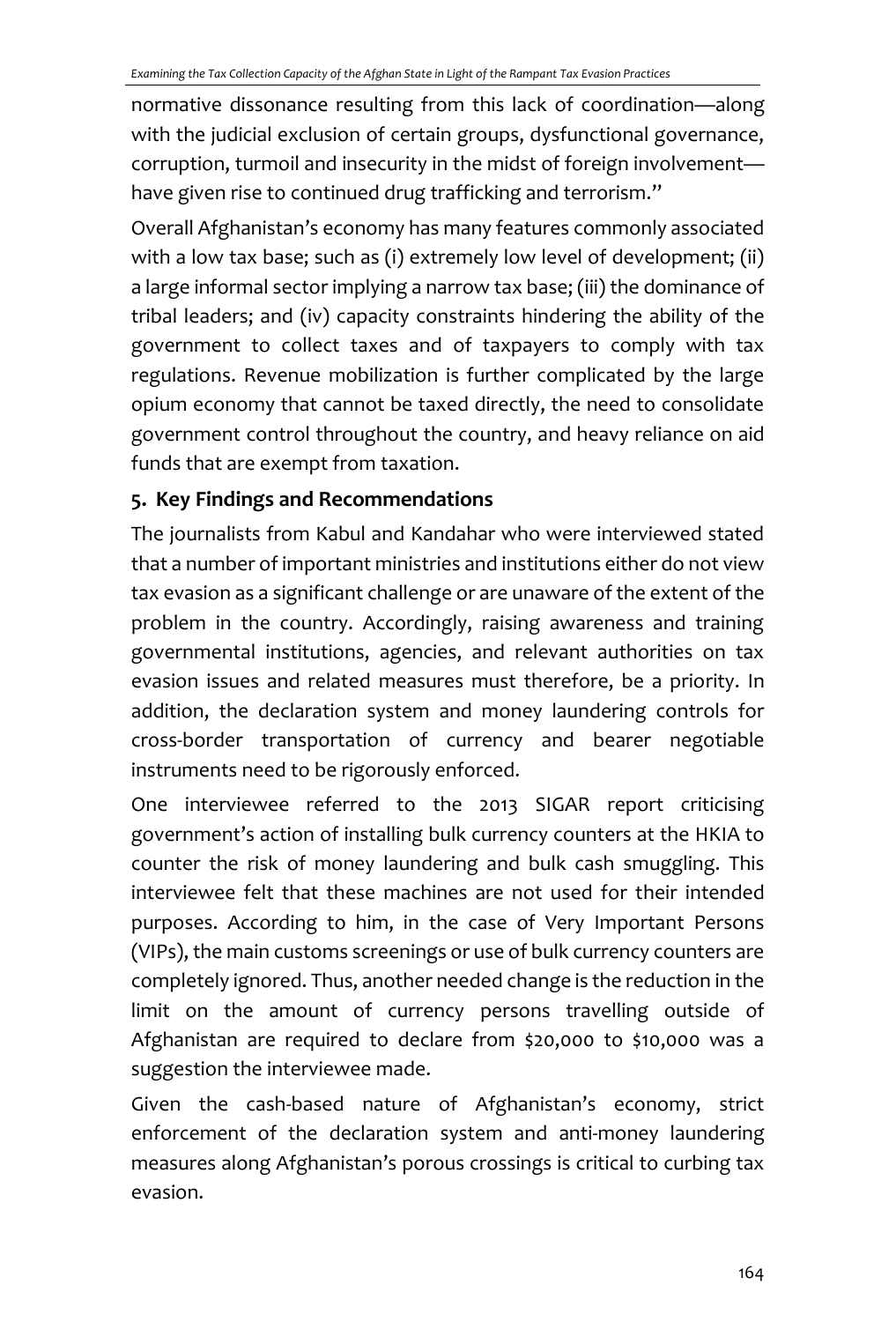Laws regarding establishing beneficial ownership of corporations have not been implemented and control of legal persons in Afghanistan is opaque. The Afghanistan Central Business Registry (ACBR) of the Ministry of Industries and Commerce (MoIC) should be required to collect information on beneficial ownership of all registered business entities, trusts and foundations. Any organization not fulfilling such requirements of the ACBR should be prohibited from conducting business, opening a bank account or transferring funds within or outside the country, by whatever means. This would reduce instances of tax evasion and provide the government with an accurate register of the owner of corporations liable for tax.

The absence of adequate state structures has led to the misuse of political influence along with the emergence of provincial governors, which facilitates tax collection in their respective regions, increasing the risk of revenue loss.<sup>77</sup> Unregulated *hawaladars* have not been brought under the ambit of the financial system to track informal transactions through the *hawala* system and to curb tax evasion.

A publicly accessible 'beneficial owner' registry would aid in establishing transparency standards for entities in Afghanistan. This registry should publish, but not be limited to, information on the natural persons, related parties, shareholders and stakeholders of legal entities, including companies, trusts or foundations. A registry with details on the account of payments made by a legal entity, the royalties and incentives received, especially for contracts in the extractives sector, and the licensing of assets offered to a legal entity to scrutinize any misreporting on revenues should also be maintained. Furthermore, bringing transparency in foreign aid declaration by donors will discourage companies from escaping their tax obligations and report on activities.

Speaking to government officers in Kabul and Kandahar, it was expressed that it is worth considering ways to leverage *hawala* information nodes and willingness of participants to collaborate with authorities in order to minimize tax evasion. *Hawala*, the government officers explained is a "headache" for controllers and bank compliance officers, but it is also a resource for risk analysis, monitoring, intelligence gathering and investigations. Outreach and good connections within

<sup>77</sup> Rai, 2017.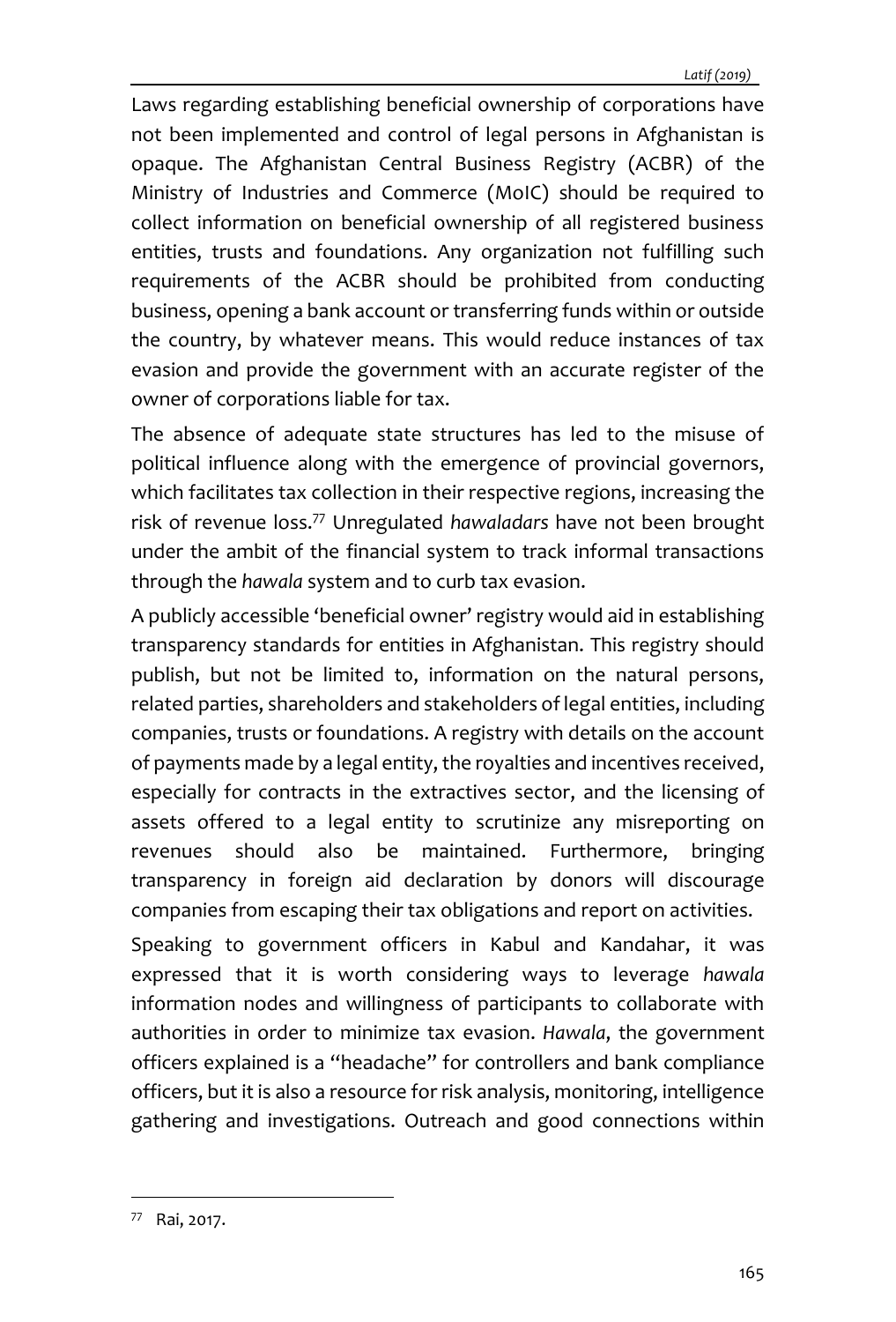*hawala* networks provide unique and valuable insights into otherwise non-observable shady networks and operations.

According to them, it is a problem but also a solution. The EastWest Institute has also proposed that all international financial centers, that currently serve as major transit points and hubs for cash and other assets flowing out of Afghanistan, should implement policies that enable their own, other countries' and/or international regulating bodies' counternarcotics financial investigators to audit cash and assets and individuals conducting these transactions in a manner consistent with international AML/CFT standards (e.g. FATF recommendations and best practices guidance).<sup>78</sup>

Further, it recommends that customs, transit and port authorities in Pakistan, Iran and the UAE should develop stronger cooperation with each other, as well as other involved actors, to gather documentation on goods transported to and from Afghanistan and to assemble high-quality trade data on volumes, types of goods and services, values, end use and destination, etc.<sup>79</sup> This move would help furnish credible information about Afghanistan's trade partners and would facilitate the identification of payment routes and types critical to curb illegal movement of money.

An interview with a freelance journalist in Kabul also revealed that digitalization had the scope to reduce tax evasion, especially if implemented at the border and for self-assessment of tax. The interviewee argued that tribal leaders sometimes bully taxpayers and blackmail government, a modernized tax system would bypass these instances of intermediaries necessary to collect taxes. According to him 'there should be no talk of so-called paper money, if the tax cyst is digitized this would be better for the citizen to be able to hand over his tax at the earliest opportunity'.

Another Kandahar based interviewee also confirmed the hostile approach taken by tribal leaders towards payment of taxes or charges. According to the interviewee "these leaders; both tribal as well as politicians, have been accused of even not paying electricity bills. Electricity bills worth millions of Afs have not been paid by political

<sup>79</sup> *Ibid*.

<sup>&</sup>lt;sup>78</sup> EastWest Institute (2017).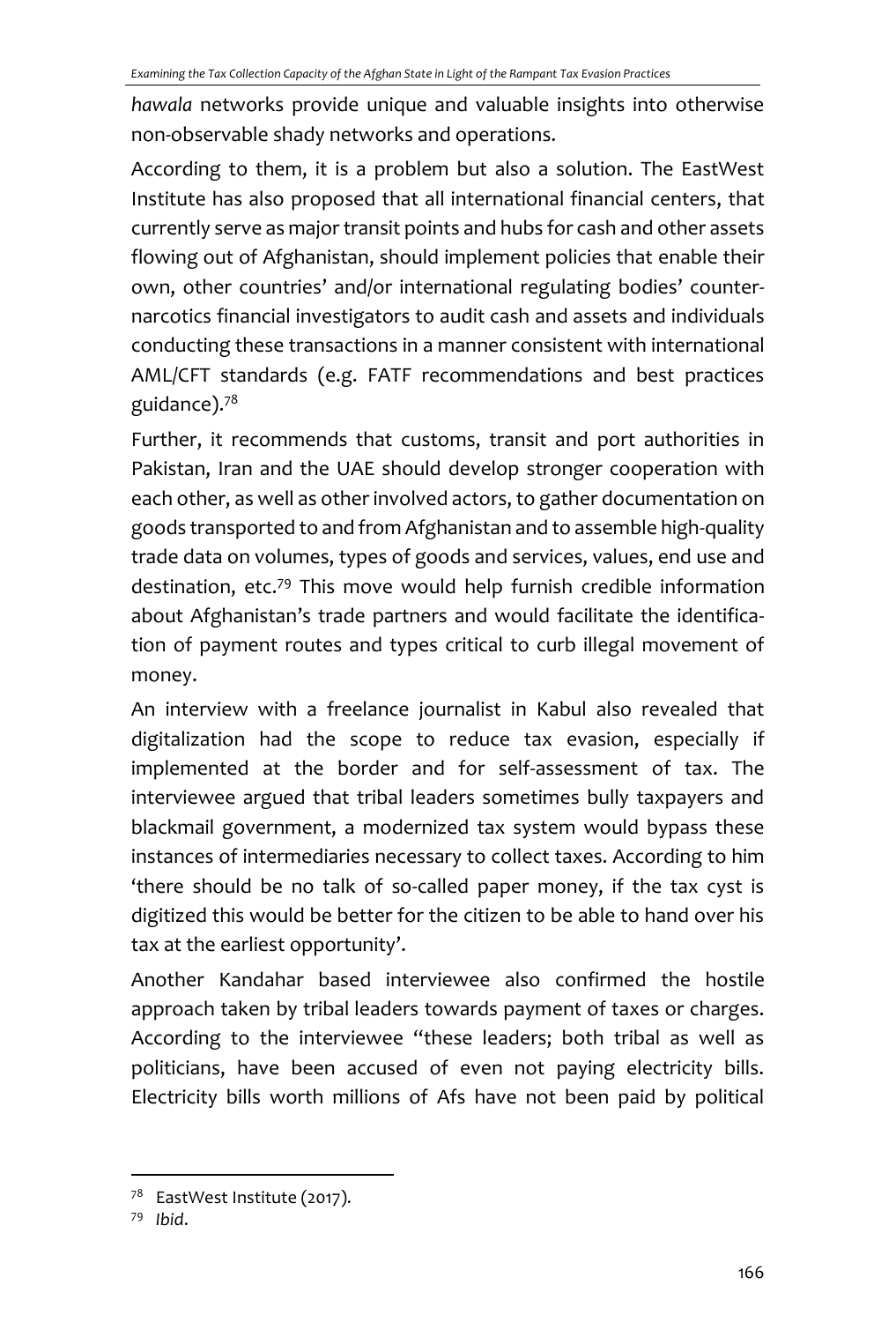figures. Since they also engage in business, they are foremost in evading customs duties as well".

Reports prepared by an investigative journalist interviewed showed that tax collection from holding wedding parties, which are by law required to remit 5% of the income received, are not collected by the government. The duty lies with the MTO and corruption plays a significant role in the non-payment of this tax. An interview with an NGO representative also confirmed the high level of corruption within the government that leads to the erosion of the tax base. According to this interviewee, large scale tax evasion occurs within the Customs Department for which private sector companies are largely to blame.

An interviewee representing the private sector in Kabul argued that Afghanistan's corporate tax rate of 20% was excessively high and recommended a reduced rate of between 2-4% to prevent tax evasion. Another explained that most foreign companies do not pay taxes saying that they pay tax in their own countries. "I believe Afghanistan is an independent country; anyone earning income in Afghanistan should obey Afghanistan's laws. Currently, the law isn't implemented on these foreign companies because they have the power. They also pay bribes to reduce the taxable amount".

An authorized representative of a company from the private sector in Kandahar during the interview discussed how government itself abuses the tax system. According to him "politicians wield their authority to evade tax payment. They import goods illegally and do not pay customs duty".

Another interviewee from a different company also complained that the lack of punitive laws in punishing against payment of customs has resulted in its wide scale spread. According to him:

Most Afghans don't have positive opinions about tax. They don't have positive opinion due to a number of reasons. First reason is lack of confidence in government. For example, I see people and I talk to them and they ask about the 10% tax on telephone credit cards. Since SIM cards aren't registered, companies have more customers. Due to lack of a proper mechanism, people are doubtful whether the 10% tax goes to the pockets of telecommunication companies or to the account of government to be spend for development. Lack of confidence in government is one of the main reasons. It has many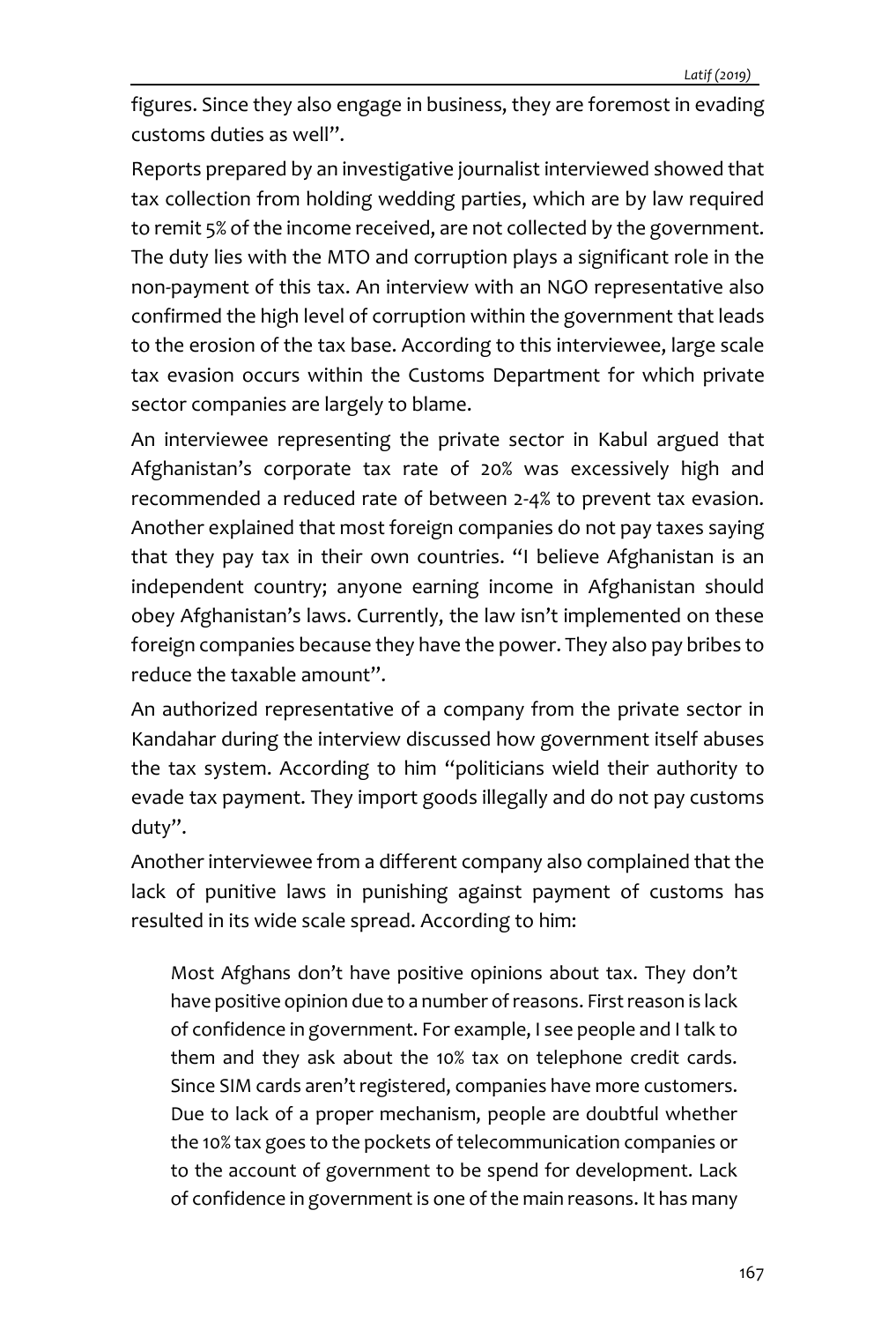reasons. Lack of awareness. Afghans have witnessed decades of war and they don't know where the money taken out from their pockets is spent. They should be given awareness. People should be given awareness by the government that the tax they are paying is spent for the future of their kids. People should pay taxes. They should willingly pay taxes. Another reason is the poverty of people. Another reason is existence of corrupt officials among high ranking government officials. For example, *Da Brishna Shirkat* announces on its site that high ranking officials such as MPs don't pay their electricity bills. People think they pay their bills on time while their law makers violate the laws they make. They result in tax evasion and non-payment of taxes.

Accordingly, the proposed recommendations that can be made resulting from the findings are as follow:

- − Prevent tribal leaders and others from collecting tax and imposing fees by enacting laws criminalizing such action.
- − Digitalize the entire tax structure and require all eligible taxpayers to acquire a mandatory personal identification number for tax purposes and file returns online using the same.
- − Attribute criminal liability to corporations for the criminal acts of their employees, agents or those who provide services for or on their behalf in evading customs.
- Remove from office and/or penalize government officials involved in tax evasion, corruption, smuggling and avoiding payment of or providing favor to those evading taxes and customs duty.
- − Train the judiciary and law enforcement authorities on money laundering trends and investigations.
- − Enhance transparency of beneficial ownership and the control structure of legal persons/organizations.
- − Provide support and technical assistance to the DAB by resuming collaboration with the international community.
- Empower and support FinTRACA and other relevant institutions involved in tax policy making and enforcement.
- − Increase national coordination and cooperation among relevant ministries, agencies, and authorities to detect, monitor, trace and curb tax evasion.